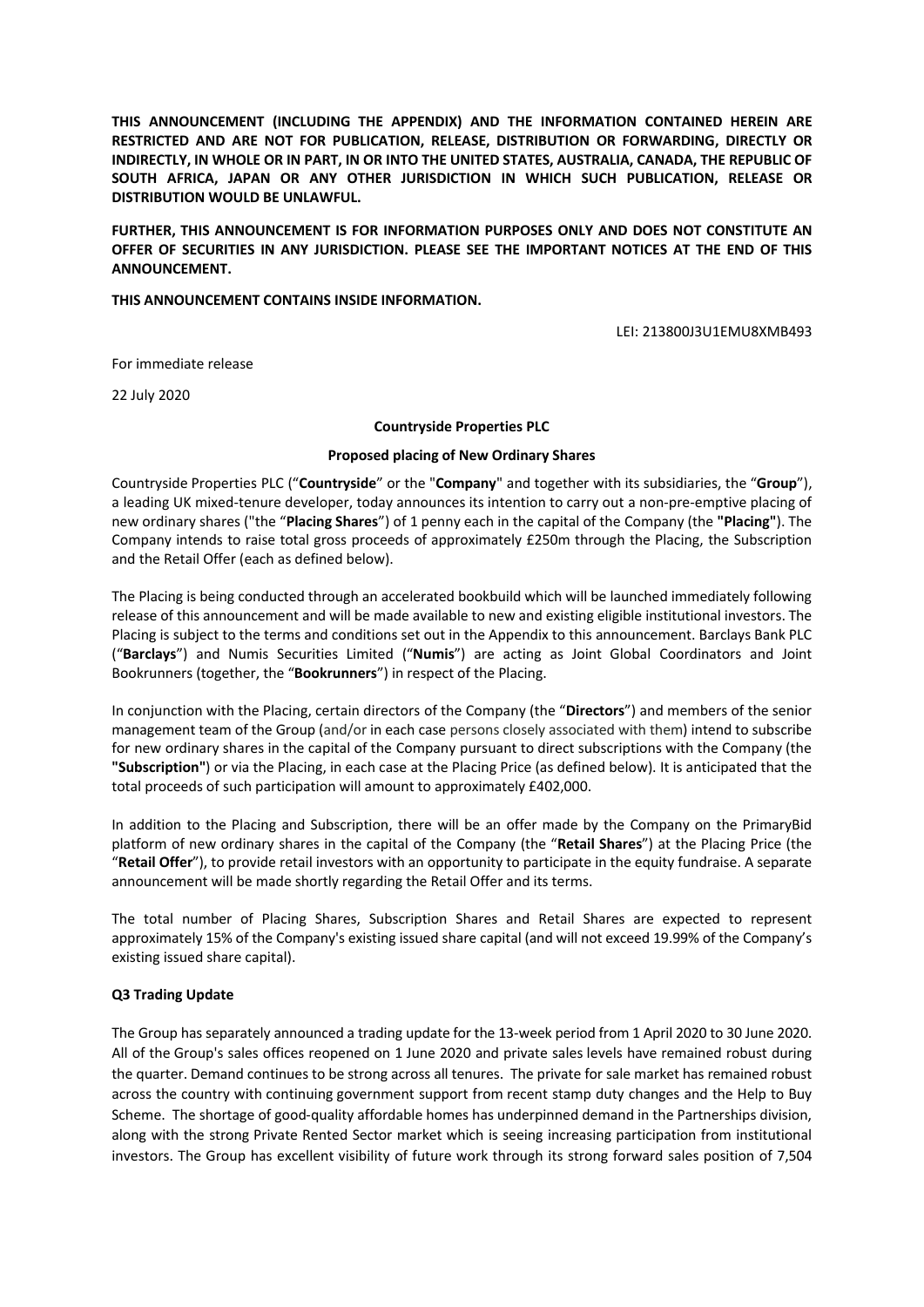homes compared to 5,723 homes at the same point last year at a value that is up 34% at £1.5bn (Q3 2019: £1.1bn).

This announcement should be read in conjunction with the trading update.

### **Background to and reasons for the fundraise**

The net proceeds of the Placing, the Subscription and Retail Offer will be used to help fund and accelerate Partnerships growth and to strengthen the Group's balance sheet following the impact of the COVID-19 related lockdown. Upon receipt, the entire net proceeds from the Placing, Subscription and Retail Offer will be used to repay part of the Group's drawn revolving credit facility. As noted in the Group's interim results announced on 14 May 2020, the Group has drawn down £300m of its existing revolving credit facility held with its bank group comprised of Lloyds Bank plc, Barclays Bank PLC, HSBC Bank plc and Santander UK plc. It is envisaged that the revolving credit facility will thereafter be used to fund and accelerate growth opportunities in Countryside's Partnerships division by way of investing approximately £150m across a number of organic initiatives, as well as approximately £100m to strengthen its current balance sheet position. The fundraising is expected to help cement Countryside's strong market position in Partnerships in this high-return and long-term structural growth area. The net proceeds from the Placing, Subscription and Retail Offer are expected to enable these growth initiatives to be undertaken sooner than would otherwise be possible without that funding.

Countryside continues to see attractive opportunities for growth in Partnerships given the strength of the Group's forward order book and the resilience of its mixed-tenure model. The Group is positioning the Partnerships business for growth over the medium term and today announced that Partnerships North, Countryside's largest division, will become two new divisions, each with three regions: Partnerships North, covering the Manchester, Merseyside and Yorkshire regions, and Partnerships Midlands which will incorporate regions in the East, West and South Midlands. This better positions the Group's business to take advantage of the opportunities in its increasing bid pipeline.

During the third quarter of FY2020, the Group secured a further 3,376 partnership plots including approximately 600 plots for Countryside's newer East Midlands and Yorkshire regions. As at 30 June 2020, the Group had 40,267 plots secured within Partnerships, up 9% on the prior year (Q3 2019: 36,844 plots) with approximately 100,000 further plots identified as opportunities.

Separately, the Group has been granted planning permission for its second modular panel factory in Bardon, Leicestershire, which it intends to open in Autumn 2021 and is expected to have the capacity to deliver up to 3,500 homes per year once fully operational. It is intended that approximately £20m of the net proceeds of the Placing will be invested to develop the second factory, with payback expected within three years of the investment. This will further progress the Group's strategy to have greater security over delivery and increased build speed. This Group has an existing modular panel factory in Warrington, which has the capacity to deliver up to 1,500 homes per year and our traditional timber frame factory in Leicester. As manufacturing becomes a more significant activity in the Group, a new Manufacturing operating division will be established during 2021.

Given the percentage of its existing share capital which the Company is seeking to issue on a non-pre-emptive basis pursuant to the Placing, Subscription and Retail Offer, members of the Board of Directors have consulted with the Company's major shareholders ahead of the release of this announcement. The Placing structure has been chosen as it minimises cost, time to completion and use of management time at an important and unprecedented time for Countryside. The consultation has confirmed the Board's view that the Placing is in the best interests of shareholders, as well as wider stakeholders in Countryside.

## **Accelerating Partnerships**

The proposed Placing, Subscription and Retail Offer is intended to deliver additional growth in Partnerships and capitalise on the business's strong market position. Identified growth investment totals approximately £150m, with five key initiatives to accelerate delivery within Partnerships:

- Accelerate 8 existing schemes within Partnerships South (c.£50m);
- New region in South London to generate new business (c.£30m);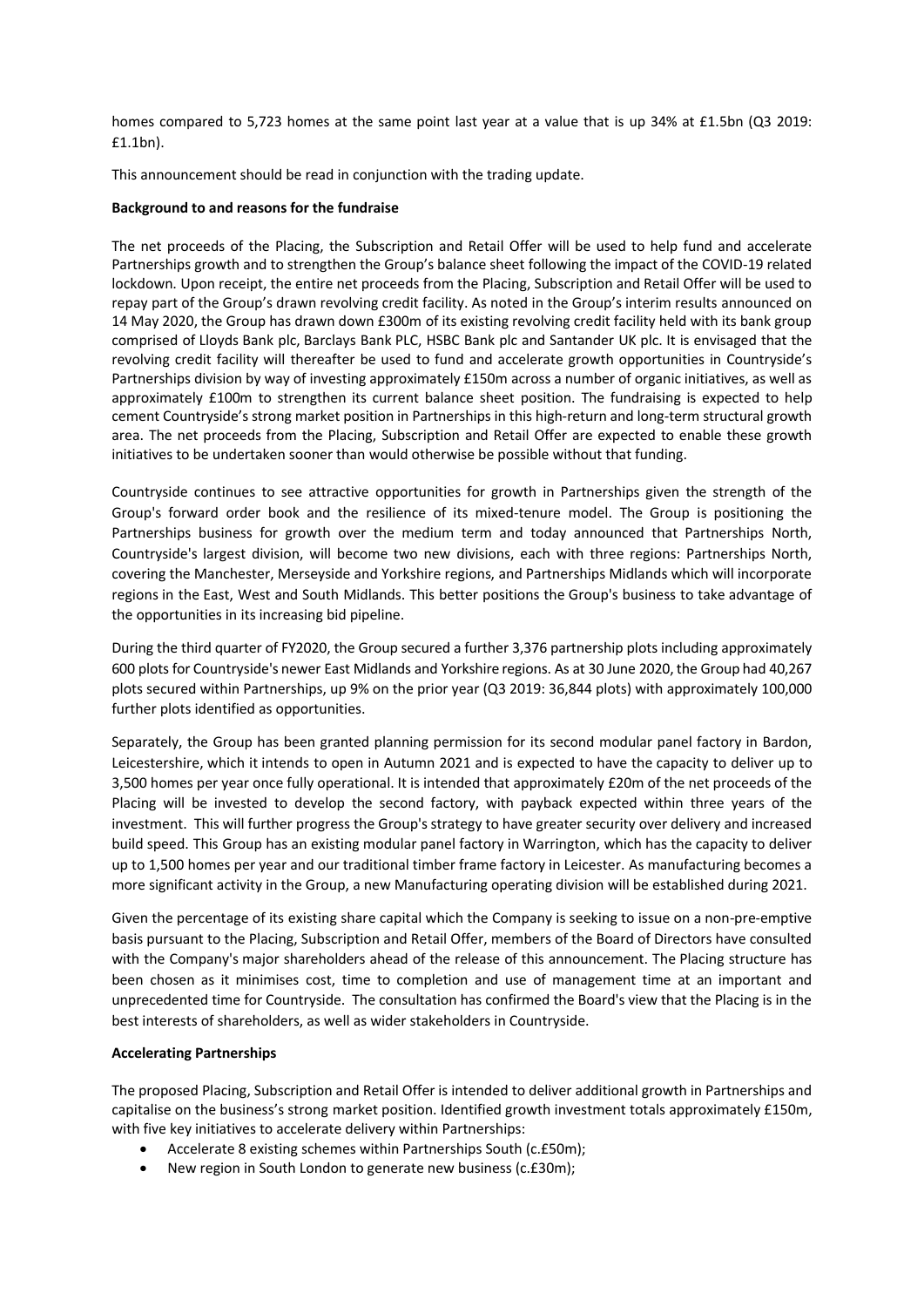- New region in the Chilterns, which will form the core of the South Midlands region described above (c.£25m);
- New region in the South West (c.£25m); and
- Investment in a second modular factory in Bardon, Leicestershire (c.£20m).

It is expected that approximately £90m will be invested in FY2021 with approximately a further £60m in FY2022. Management are targeting £130 – 150m additional cumulative operating profit for the three year period from FY2022 to FY2024 as a result of these investments.

Delivery of this accelerated growth path is expected to help further cement Countryside's strong market position in this differentiated, resilient and long-term structural growth business. This growth pursuit is in-line with the Group's strategy to grow Partnerships to account for over 75% of the Group's operating profit. The Group believes that the proposed growth initiatives that the proceeds from the Placing, Subscription and Retail Offer would make possible will help accelerate the achievement of that objective.

## **Strengthening the Group's balance sheet**

As outlined on 7 May in the Group's most recent COVID-19 update, and again today in the Group's Q3 trading update, Countryside has taken decisive steps to strengthen its liquidity and cash position, with these actions including:

- Existing £300m revolving credit facility covenants relaxed until September 2022
- Secured eligibility for the Bank of England's COVID-19 Corporate Financing Facility
- Focus on PRS and Affordable delivery to prioritise receipt of cash throughout construction period
- Renegotiation of payment profiles with certain land creditors
- Suspended the payment of a dividend
- A 20% reduction in base salary and fees for all of the Executive Committee and Board of Directors for two months

The Group recognises the importance of dividends for shareholders and the Board will review the Group's dividend policy later in the year.

In addition, during the first half of the year the sale of five parcels of land were put on hold due to COVID-19. The Group exchanged contracts on two of these five sales in the fourth quarter of this year and have ongoing dialogue with third parties on the remaining three land sales. Land sales remain an ongoing feature of the Group's business model.

The Group ended the third quarter period with net debt of £232.1m and land creditors of a further £207.4m representing adjusted gearing of 62%.

The Placing, Subscription and Retail Offer are expected to strengthen the Group's balance sheet, such that Countryside can continue investing for growth with appropriate headroom even in a downside scenario where trading conditions deteriorate (the Company expects to have at least £100m of funding headroom in such a scenario as a result of the Placing). Countryside is targeting peak adjusted gearing of around 40% during the next few years as capital is deployed in Partnership schemes with the aim of returning to net cash at year end from September 2023.

## **Outlook improved by growth initiatives**

Countryside intends to reinstate formal financial guidance later this year, with the Group's full-year results to be published in November 2020.

As previously announced, FY2020 will be significantly impacted by COVID-19. The second half of FY2020 financial performance will be impacted by unit completions moving into FY2021, delays to planning awards and site starts, site production efficiency recovering and unrecovered overheads as activity levels recover.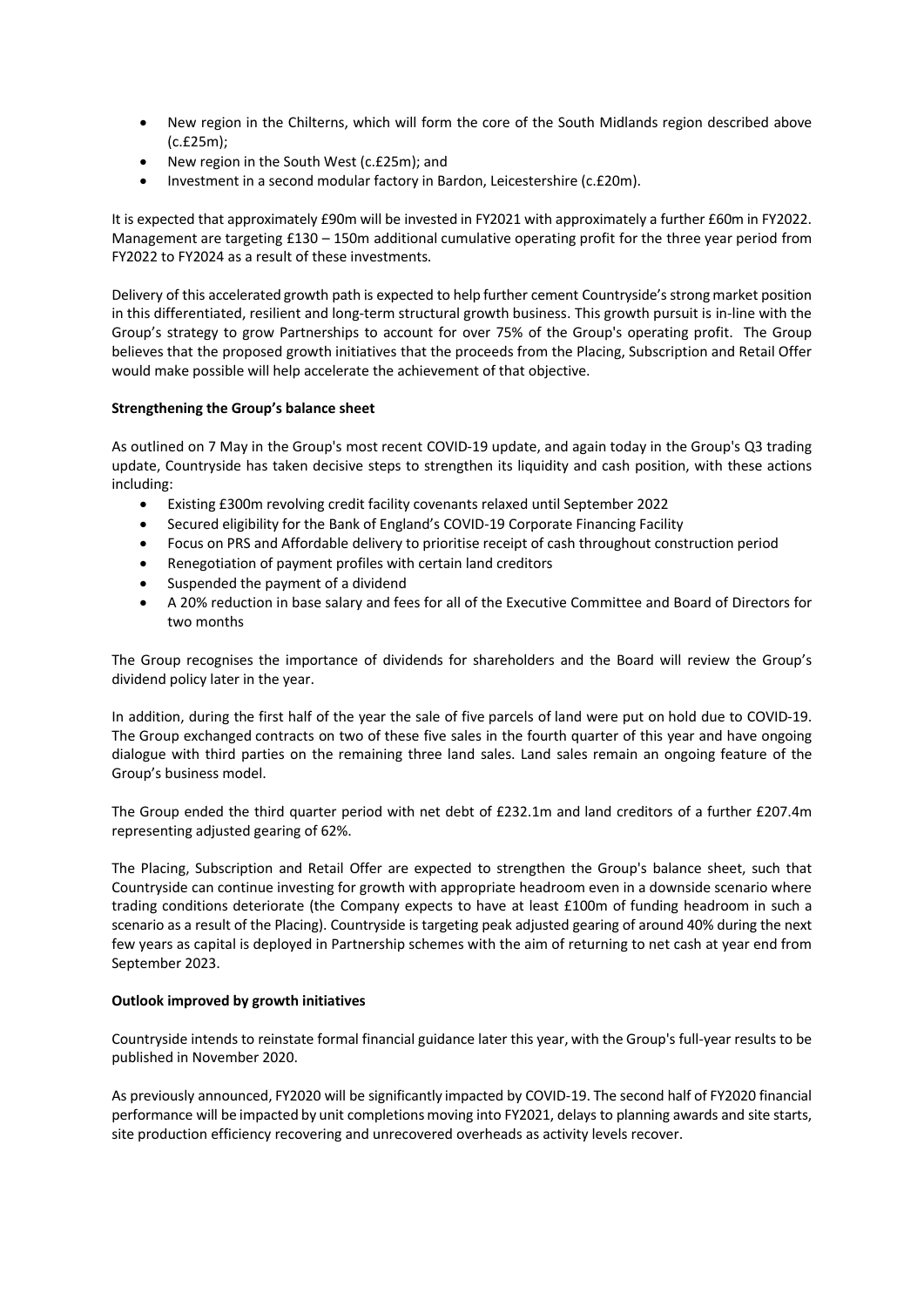In FY2021, the Group currently expects volumes to recover strongly, ahead of FY2019 levels. Delivery in this period will be de-risked through a higher proportion of lower-margin affordable and PRS homes across both its Partnerships and Housebuilding divisions.

In FY2022, the Group expects to deliver further growth in volumes and earnings with a reduced Group operating margin target of 13-15% in the medium term, returning to 16% over time. The capital-light, high-returns model of the Partnerships business continues to apply and it is expected that the additional investment into Partnerships as a result of the Placing, Subscription and Retail Offer will reduce ROCE in the short term but, in the medium to longer term, the Group's ROCE objective remains in excess of 50%.

### **Details of the Placing**

Barclays and Numis are acting as joint global coordinators and joint bookrunners in connection with the Placing.

The Placing will be conducted through an accelerated bookbuilding process (the "**Bookbuild**") which will be launched immediately and is subject to the terms and conditions set out in the Appendix to this announcement (together with the Appendix, the "**Announcement**").

The Subscription Shares will be subscribed for on the basis agreed pursuant to subscription letters between certain Directors and members of the senior management team of the Group (and/or in each case persons closely associated with them) and the Company, and the Retail Shares will be subscribed for on the basis of the terms and conditions of the Retail Offer, rather than pursuant to the terms and conditions of the Placing contained in Appendix 1 to this Announcement.

The price at which the Placing Shares are to be placed (the "**Placing Price**") will be determined by the Company in consultation with Barclays and Numis at the close of the Bookbuild. The Subscription Shares and the Retail Shares will also be issued at the Placing Price.

The book will open with immediate effect following this Announcement. The timing of the closing of the book, pricing and allocations are at the absolute discretion of Barclays, Numis and the Company. Details of the Placing Price and the number of Placing Shares, Subscription Shares and Retail Shares to be issued will be announced as soon as practicable after the close of the Bookbuild.

The Placing Shares, the Subscription Shares and the Retail Shares, when issued, will be fully paid and will rank pari passu in all respects with each other and with the existing ordinary shares of the Company, including, without limitation, the right to receive all dividends and other distributions declared, made or paid after the date of issue.

Applications will be made (i) to the Financial Conduct Authority (the "**FCA**") for admission of the Placing Shares, the Subscription Shares and the Retail Shares to the premium listing segment of the Official List; and (ii) to London Stock Exchange plc for admission of the Placing Shares, the Subscription Shares and the Retail Shares to trading on its main market for listed securities (together, "**Admission**").

Settlement for the Placing Shares, the Subscription Shares and the Retail Shares and Admission are expected to take place on or before 8.00 a.m. on 27 July 2020. The Placing, the Subscription and the Retail Offer are conditional upon, among other things, Admission becoming effective. The Placing, the Subscription and the Retail Offer are also conditional upon the placing agreement between the Company, Numis and Barclays not being terminated in accordance with its terms. Appendix 1 to this Announcement sets out further information relating to the terms and conditions of the Placing.

This Announcement contains inside information for the purposes of the Market Abuse Regulation (Regulation (EU) No 596/2014) ("**MAR"**). Market soundings, as defined in MAR, were taken in respect of the Placing, with the result that certain persons became aware of inside information relating to the Company and its securities, as permitted by MAR. That inside information is set out in this Announcement. Therefore, those persons that received inside information in a market sounding are no longer in possession of inside information relating to the Company and its securities.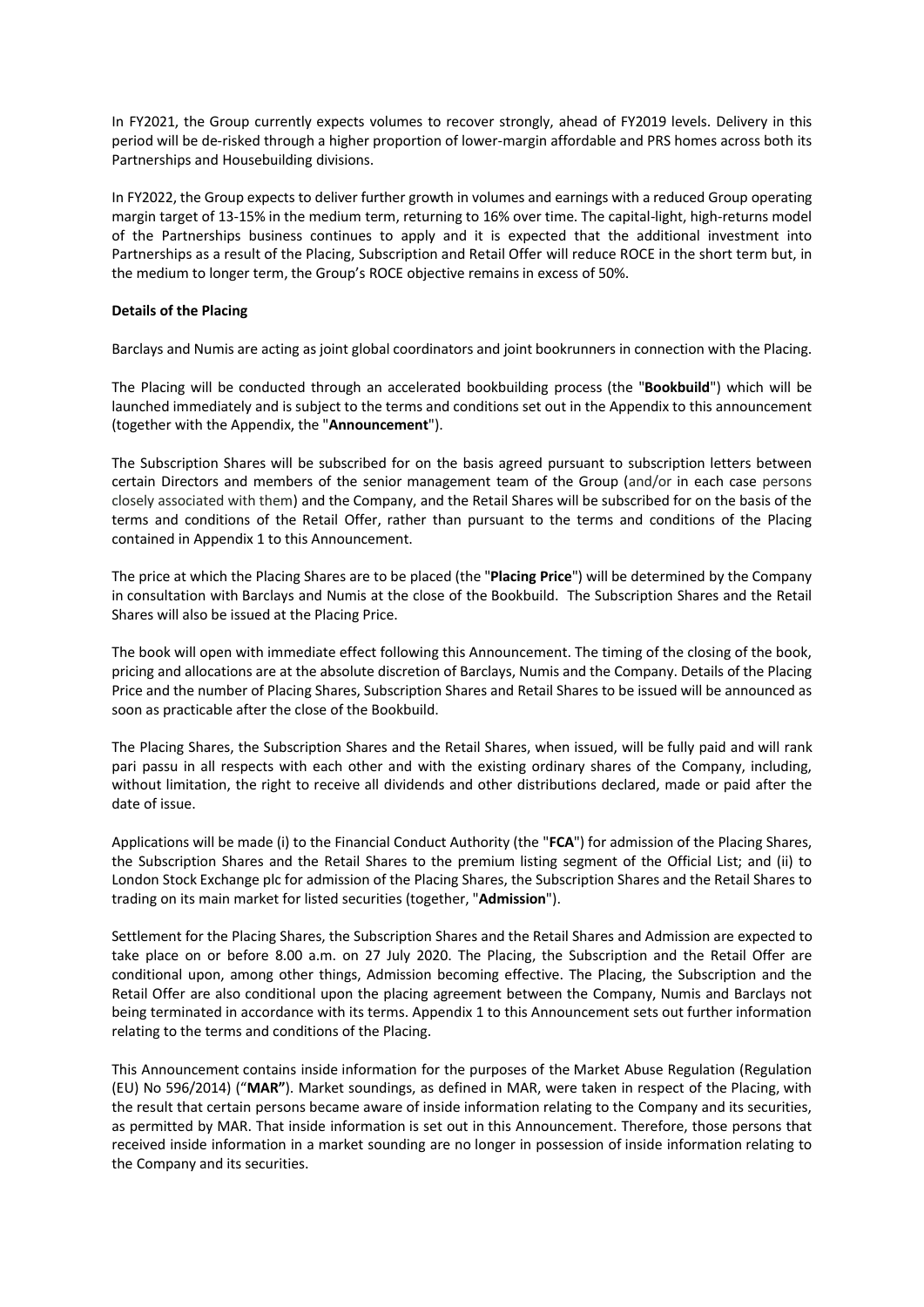The person responsible for arranging the release of this announcement on behalf of Countryside Properties PLC is Gary Whitaker, General Counsel & Company Secretary.

| For further information on the announcement, please contact:                                                                      |                      |
|-----------------------------------------------------------------------------------------------------------------------------------|----------------------|
| Countryside<br>Victoria Prior, Managing Director, Corporate Affairs                                                               | +44 (0) 1277 260 000 |
| Barclays (Joint Global Coordinator, Joint Bookrunner and Joint Corporate Broker)<br>Rob Mayhew<br>Richard Bassingthwaighte        | +44 (0) 20 7623 2323 |
| Numis (Joint Global Coordinator, Joint Bookrunner and Joint Corporate Broker)<br>Heraclis Economides<br>Oliver Hardy<br>Ben Stoop | +44 (0) 207 260 1000 |
| <b>Brunswick</b><br>Nina Coad<br><b>Charles Pretzlik</b><br>Oliver Sherwood                                                       | +44 (0) 20 7404 5959 |

**This Announcement should be read in its entirety. In particular, you should read and understand the information provided in the "Important Notices" section of this Announcement.**

#### **IMPORTANT NOTICES**

**THIS ANNOUNCEMENT (INCLUDING THE APPENDIX) AND THE TERMS AND CONDITIONS SET OUT HEREIN (TOGETHER, THIS "ANNOUNCEMENT") IS FOR INFORMATION PURPOSES ONLY AND DOES NOT CONSTITUTE OR FORM ANY PART OF AN OFFER TO SELL OR ISSUE, OR A SOLICITATION OF AN OFFER TO BUY, SUBSCRIBE FOR OR OTHERWISE ACQUIRE ANY SECURITIES IN THE UNITED STATES (INCLUDING ITS TERRITORIES AND POSSESSIONS, ANY STATE OF THE UNITED STATES AND THE DISTRICT OF COLUMBIA (COLLECTIVELY, THE "UNITED STATES")), AUSTRALIA, CANADA, THE REPUBLIC OF SOUTH AFRICA, JAPAN OR ANY OTHER JURISDICTION IN WHICH SUCH OFFER OR SOLICITATION WOULD BE UNLAWFUL OR TO ANY PERSON TO WHOM IT IS UNLAWFUL TO MAKE SUCH OFFER OR SOLICITATION. NO PUBLIC OFFERING OF THE PLACING SHARES IS BEING MADE IN ANY SUCH JURISDICTION. THIS ANNOUNCEMENT HAS NOT BEEN APPROVED BY THE LONDON STOCK EXCHANGE. ANY FAILURE TO COMPLY WITH THESE RESTRICTIONS MAY CONSTITUTE A VIOLATION OF THE SECURITIES LAWS OF SUCH JURISDICTIONS.**

This Announcement is not for public release, publication, distribution or forwarding, in whole or in part, directly or indirectly, in or into the United States, Australia, Canada, the Republic of South Africa, Japan or any other jurisdiction in which such release, publication, distribution or forwarding would be unlawful.

The securities referred to herein have not been and will not be registered under the US Securities Act of 1933, as amended (the **"Securities Act"**), or under the securities laws of any state or other jurisdiction of the United States, and may not be offered, sold, pledged, taken up, exercised, resold, renounced, transferred or delivered, directly or indirectly, into or within the United States, absent registration under the Securities Act, except pursuant to an exemption from, or in a transaction not subject to, the registration requirements of the Securities Act and in compliance with any applicable securities laws of any state or other jurisdiction of the United States. No public offering of the Placing Shares is being made in the United States. Subject to certain exceptions, the securities referred to herein may not be offered or sold in the United States, Australia, Canada, the Republic of South Africa, Japan or to, or for the account or benefit of, any national, resident or citizen of the United States,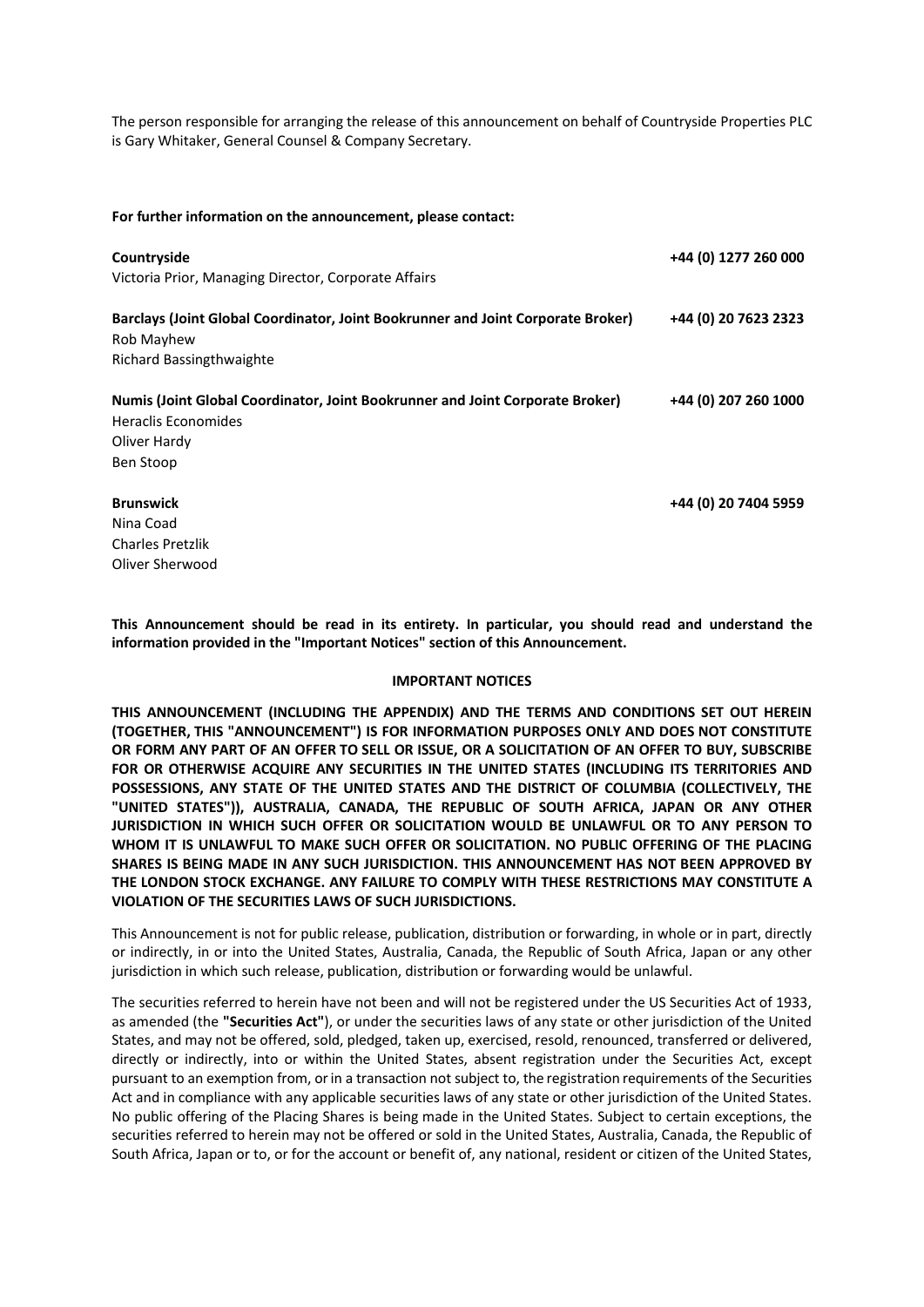Australia, Canada, the Republic of South Africa, Japan. No public offering of the Placing Shares is being made in the United States, United Kingdom or elsewhere.

The distribution of this Announcement and the Placing and/or the offer or sale of the Placing Shares in certain jurisdictions may be restricted by law. No action has been taken by the Company, Barclays Bank PLC (**"Barclays"**) or Numis Securities Limited (**"Numis"** and, together with Barclays, the **"Joint Bookrunners"**) or any of their respective affiliates, or any of its or their respective directors, officers, partners, employees, advisers or agents (collectively, **"Representatives"**) that would, or is intended to, permit an offer of the Placing Shares or possession or distribution of this Announcement or any other offering or publicity material relating to such Placing Shares in any jurisdiction where action for that purpose is required. Persons into whose possession this Announcement comes are required by the Company and the Joint Bookrunners to inform themselves about and to observe any restrictions contained in this Announcement. Persons (including, without limitation, nominees and trustees) who have a contractual or other legal obligation to forward a copy of this Announcement should seek appropriate advice before taking any action. Persons distributing any part of this Announcement must satisfy themselves that it is lawful to do so.

This Announcement is directed at and is only being distributed to: (a) in member states of the European Economic Area, persons who are "qualified investors", as defined in Article 2(e) of Regulation (EU) 2017/1129 (the **"Prospectus Regulation"**) (**"Qualified Investors"**), (b) in the United Kingdom, Qualified Investors who (i) have professional experience in matters relating to investments and who fall within the definition of "investment professionals" in Article 19(5) of the Financial Services and Markets Act 2000 (Financial Promotion) Order 2005, as amended (the **"Order"**) or (ii) are persons who fall within Article 49(2)(a) to (d) of the Order, and (c) otherwise, persons to whom it may otherwise lawfully be communicated (each such person in (a), (b) and (c), a **"Relevant Person"**). No other person should act on or rely on this Announcement and persons distributing this Announcement must satisfy themselves that it is lawful to do so. By accepting the terms of this Announcement, you represent and agree that you are a Relevant Person. This Announcement must not be acted on or relied on by persons who are not Relevant Persons. Any investment or investment activity to which this Announcement or the Placing relates is available only to Relevant Persons and will be engaged in only with Relevant Persons.

No offering document or prospectus will be made available in any jurisdiction in connection with the matters contained or referred to in this Announcement or the Placing and no such prospectus is required (in accordance with the Prospectus Regulation) to be published.

Any offer and sale of the Placing Shares in Canada is being made on a private placement basis only and is exempt from the requirement that the Company prepares and files a prospectus under applicable Canadian securities laws. Any resale of the Placing Shares into Canada must be made in accordance with applicable Canadian securities laws, which may vary depending on the relevant jurisdiction, and which may require resales to be made in accordance with Canadian prospectus requirements, a statutory exemption from the prospectus requirements, in a transaction exempt from the prospectus requirements or otherwise under a discretionary exemption from the prospectus requirements granted by the applicable local Canadian securities regulatory authority. These resale restrictions may under certain circumstances apply to resales of the Placing Shares outside of Canada. There will be no public offering of the Placing Shares in Canada. This Announcement does not contain all of the information that would normally appear in a prospectus under applicable Canadian securities laws. No securities commission or similar authority in Canada has reviewed or in any way passed upon this Announcement or the merits of the Placing Shares. Any representation to the contrary is an offense. This Announcement is not, and under no circumstances is to be construed as, a prospectus, an advertisement or a public offering of the Placing Shares in Canada.

No offer and sale of Placing Shares is or will be made in Canada, except to persons who are: (a) a "accredited investor" within the meaning of Section 1.1 of National Instrument 45-106 – *Prospectus Exemptions* (**"NI 45- 106"**) of the Canadian Securities Administrators or subsection 73.3(1) of the *Securities Act (Ontario)* (the **"OSA"**), as applicable, and is either purchasing the Placing Shares as principal for its own account, or is deemed to be purchasing the Placing Shares as principal for its own account in accordance with applicable Canadian securities laws, for investment only and not with a view to resale or redistribution; (b) such person was not created or used solely to purchase or hold the Placing Shares as an accredited investor under NI 45-106; (c) a "permitted client" within the meaning of National Instrument 31-103 – *Registration Requirements, Exemptions and Ongoing Registrant Obligations*(**"NI 31-103"**) of the Canadian Securities Administrators; and (d) entitled under applicable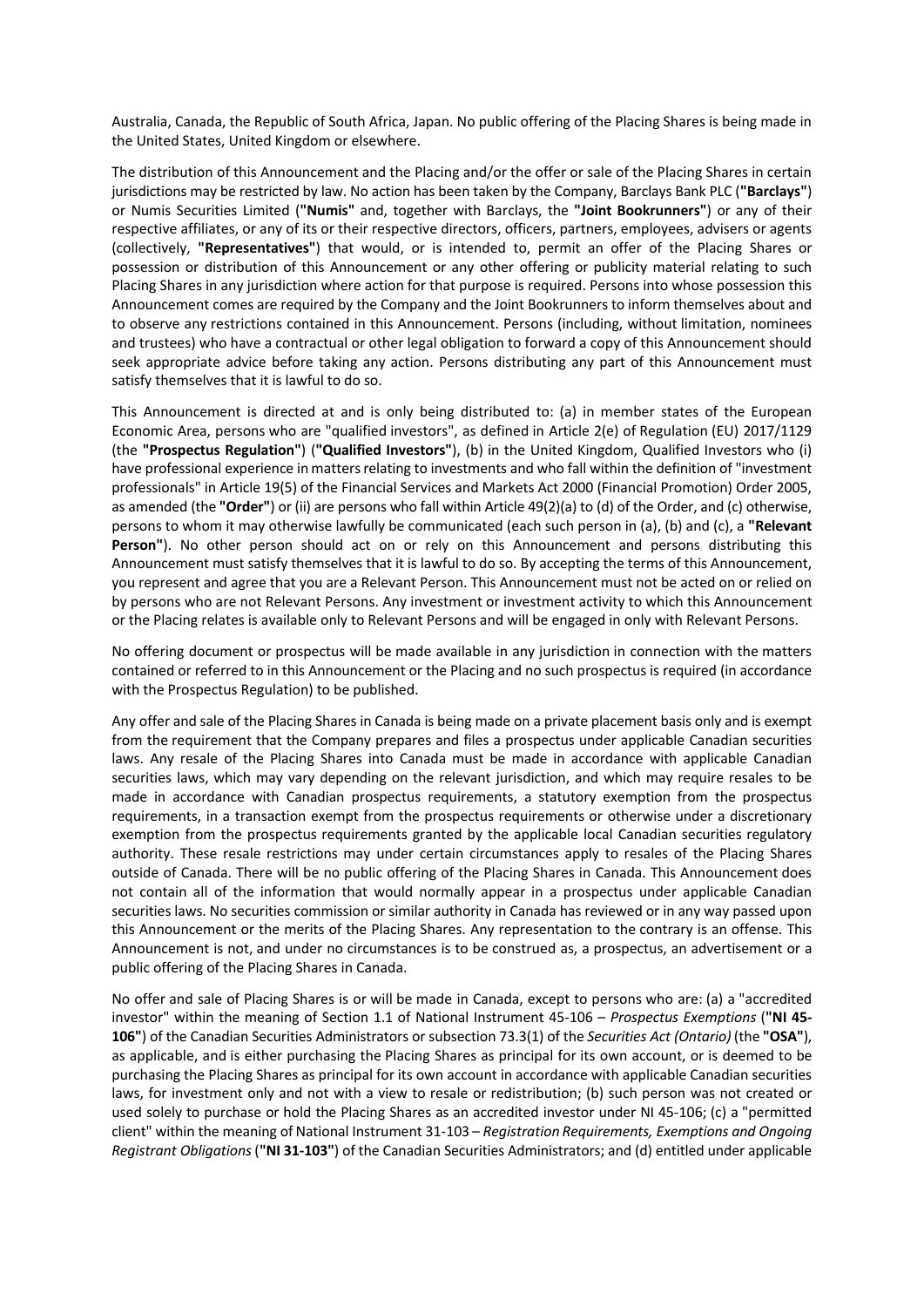Canadian securities laws to purchase the Placing Shares without the benefit of a prospectus under such securities laws.

Certain statements in this Announcement are forward-looking statements with respect to the Company's expectations, intentions and projections regarding its future performance, strategic initiatives, anticipated events or trends and other matters that are not historical facts and which are, by their nature, inherently predictive, speculative and involve risks and uncertainty because they relate to events and depend on circumstances that may or may not occur in the future. All statements that address expectations or projections about the future, including statements about operating performance, strategic initiatives, objectives, market position, industry trends, general economic conditions, expected expenditures, expected cost savings and financial results are forward-looking statements. Any statements contained in this Announcement that are not statements of historical fact are, or may be deemed to be, forward-looking statements. These forward-looking statements, which may use words such as "aim", "anticipate", "believe", "could", "intend", "estimate", "expect", "may", "plan", "project" or words or terms of similar meaning or the negative thereof, are not guarantees of future performance and are subject to known and unknown risks and uncertainties. There are a number of factors including, but not limited to, commercial, operational, economic and financial factors, that could cause actual results, financial condition, performance or achievements to differ materially from those expressed or implied by these forward-looking statements. Many of these risks and uncertainties relate to factors that are beyond the Company's ability to control or estimate precisely, such as changes in taxation or fiscal policy, future market conditions, currency fluctuations, the behaviour of other market participants, the actions of governments or governmental regulators, or other risk factors, such as changes in the political, social and regulatory framework in which the Company operates or in economic or technological trends or conditions, including inflation, recession and consumer confidence, on a global, regional or national basis. Given those risks and uncertainties, readers are cautioned not to place undue reliance on forward-looking statements. Forwardlooking statements speak only as of the date of this Announcement. Each of the Company, Barclays and Numis expressly disclaims any obligation or undertaking to update or revise publicly any forward-looking statements, whether as a result of new information, future events or otherwise unless required to do so by applicable law or regulation.

Barclays is authorised by the Prudential Regulation Authority (**"PRA"**) and regulated in the United Kingdom by the PRA and the Financial Conduct Authority (**"FCA"**). Numis is authorised and regulated in the United Kingdom by the FCA. Each of Barclays and Numis is acting exclusively for the Company and for no one else in connection with the Placing and will not regard any other person (whether or not a recipient of this Announcement) as a client in relation to the Placing or any other matter referred to in this Announcement and will not be responsible to anyone other than the Company for providing the protections afforded to its clients or for giving advice in relation to the Placing or any other matter referred to in this Announcement. Neither Barclays nor Numis is acting for the Company with respect to the Retail Offer or the Subscription.

This Announcement is being issued by and is the sole responsibility of the Company. No representation or warranty, express or implied, is or will be made as to, or in relation to, and no responsibility or liability is or will be accepted by or on behalf of Barclays or Numis (apart from the responsibilities or liabilities that may be imposed by the Financial Services and Markets Act 2000, as amended (**"FSMA"**) or the regulatory regime established thereunder) or by their respective affiliates or any of their respective Representatives as to, or in relation to, the accuracy, adequacy, fairness or completeness of this Announcement or any other written or oral information made available to or publicly available to any interested party or its advisers or any other statement made or purported to be made by or on behalf of Barclays or Numis or any of their respective affiliates or any of their respective Representatives in connection with the Company, the Placing Shares or the Placing and any responsibility and liability whether arising in tort, contract or otherwise therefor is expressly disclaimed. No representation or warranty, express or implied, is made by Barclays or Numis or any of their respective affiliates or any of their respective Representatives as to the accuracy, fairness, verification, completeness or sufficiency of the information or opinions contained in this Announcement or any other written or oral information made available to or publicly available to any interested party or its advisers, and any liability therefor is expressly disclaimed.

The information in this Announcement may not be forwarded or distributed to any other person and may not be reproduced in any manner whatsoever. Any forwarding, distribution, reproduction or disclosure of this Announcement, in whole or in part, is unauthorised. Failure to comply with this directive may result in a violation of the Securities Act or the applicable laws of other jurisdictions.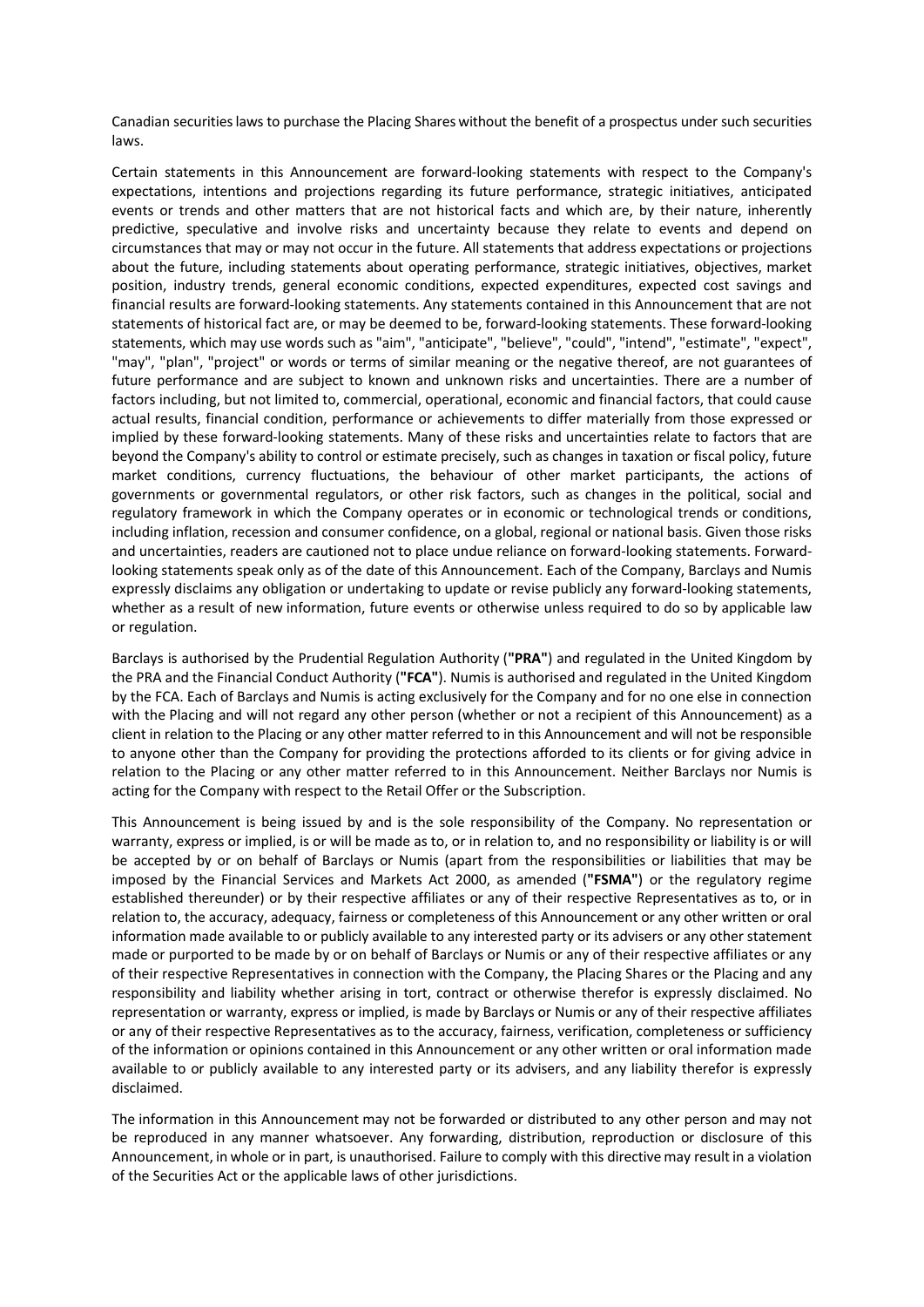This Announcement does not constitute a recommendation concerning any investor's options with respect to the Placing. Recipients of this Announcement should conduct their own investigation, evaluation and analysis of the business, data and other information described in this Announcement. This Announcement does not identify or suggest, or purport to identify or suggest, the risks (direct or indirect) that may be associated with an investment in the Placing Shares. The price and value of securities can go down as well as up and investors may not get back the full amount invested upon the disposal of the shares. Past performance is not a guide to future performance. The contents of this Announcement are not to be construed as legal, business, financial or tax advice. Each investor or prospective investor should consult with his or her or its own legal adviser, business adviser, financial adviser or tax adviser for legal, business, financial or tax advice.

Any indication in this Announcement of the price at which the Company's shares have been bought or sold in the past cannot be relied upon as a guide to future performance. Persons needing advice should consult an independent financial adviser. No statement in this Announcement is intended to be a profit forecast or profit estimate for any period and no statement in this Announcement should be interpreted to mean that earnings, earnings per share or income, cash flow from operations or free cash flow for the Company for the current or future financial periods would necessarily match or exceed the historical published earnings, earnings per share or income, cash flow from operations or free cash flow for the Company.

All offers of the Placing Shares will be made pursuant to an exemption under the Prospectus Regulation from the requirement to produce a prospectus. This Announcement is being distributed and communicated to persons in the United Kingdom only in circumstances in which section 21(1) of FSMA does not apply.

The Placing Shares to be issued pursuant to the Placing will not be admitted to trading on any stock exchange other than the main market for listed securities of the London Stock Exchange.

The Appendix to this Announcement sets out the terms and conditions of the Placing. By participating in the Placing, each Placee will be deemed to have read and understood this Announcement (including the Appendix) in its entirety, to be participating in the Placing and making an offer to acquire and acquiring Placing Shares on the terms and subject to the conditions set out in the Appendix to this Announcement and to be providing the representations, warranties, undertakings and acknowledgements contained in the Appendix to this Announcement.

Members of the public are not eligible to take part in the Placing and no public offering of Placing Shares is being or will be made.

Neither the content of the Company's website (or any other website) nor the content of any website accessible from hyperlinks on the Company's website (or any other website) is incorporated into, or forms part of, this Announcement.

This Announcement has been prepared for the purposes of complying with applicable law and regulation in the United Kingdom and the information disclosed may not be the same as that which would have been disclosed if this Announcement had been prepared in accordance with the laws and regulations of any jurisdiction outside the United Kingdom.

Each of the Joint Bookrunners and their respective affiliates may have engaged in transactions with, and provided various commercial banking, investment banking, financial advisory transactions and services in the ordinary course of their business with the Company and/or its affiliates for which they would have received customary fees and commissions. Each of the Joint Bookrunners and their respective affiliates may provide such services to the Company and/or its affiliates in the future.

Solely for the purposes of the product governance requirements contained within: (a) EU Directive 2014/65/EU on markets in financial instruments, as amended (**"MiFID II"**); (b) Articles 9 and 10 of Commission Delegated Directive (EU) 2017/593 supplementing MiFID II; and (c) local implementing measures (together, the **"MiFID II Product Governance Requirements"**), and disclaiming all and any liability, whether arising in tort, contract or otherwise, which any 'manufacturer' (for the purposes of the MiFID II Product Governance Requirements) may otherwise have with respect thereto, the Placing Shares have been subject to a product approval process, which has determined that such Placing Shares are: (i) compatible with an end target market of retail investors and investors who meet the criteria of professional clients and eligible counterparties, each as defined in MiFID II; and (ii) eligible for distribution through all distribution channels as are permitted by MiFID II (the **"Target Market Assessment"**). Notwithstanding the Target Market Assessment, distributors should note that: the price of the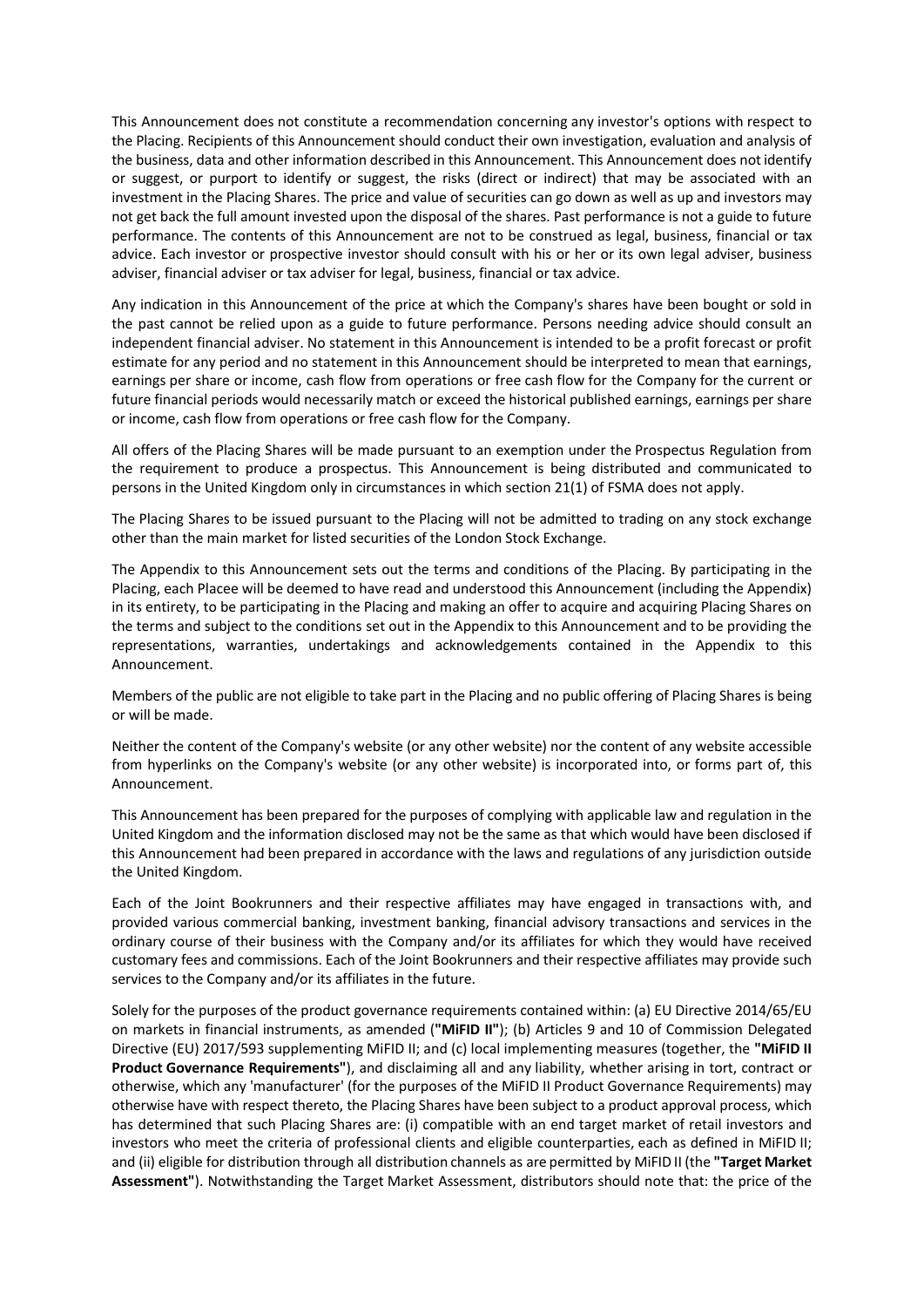Placing Shares may decline and investors could lose all or part of their investment; the Placing Shares offer no guaranteed income and no capital protection; and an investment in the Placing Shares is compatible only with investors who do not need a guaranteed income or capital protection, who (either alone or in conjunction with an appropriate financial or other adviser) are capable of evaluating the merits and risks of such an investment and who have sufficient resources to be able to bear any losses that may result therefrom. The Target Market Assessment is without prejudice to the requirements of any contractual, legal or regulatory selling restrictions in relation to the Placing. Furthermore, it is noted that, notwithstanding the Target Market Assessment, Barclays and Numis will only procure investors who meet the criteria of professional clients and eligible counterparties.

For the avoidance of doubt, the Target Market Assessment does not constitute: (a) an assessment of suitability or appropriateness for the purposes of MiFID II; or (b) a recommendation to any investor or group of investors to invest in, or purchase, or take any other action whatsoever with respect to the Placing Shares. Each distributor is responsible for undertaking its own target market assessment in respect of the Placing Shares and determining appropriate distribution channels.

## **APPENDIX: TERMS AND CONDITIONS OF THE PLACING**

## **IMPORTANT INFORMATION FOR INVITED PLACEES ONLY REGARDING THE PLACING**

MEMBERS OF THE PUBLIC ARE NOT ELIGIBLE TO TAKE PART IN THE PLACING. THIS ANNOUNCEMENT (INCLUDING THIS APPENDIX) AND THE TERMS AND CONDITIONS SET OUT HEREIN (TOGETHER, THIS **"ANNOUNCEMENT"**) ARE FOR INFORMATION PURPOSES ONLY AND ARE DIRECTED ONLY AT PERSONS WHOSE ORDINARY ACTIVITIES INVOLVE THEM IN ACQUIRING, HOLDING, MANAGING AND DISPOSING OF INVESTMENTS (AS PRINCIPAL OR AGENT) FOR THE PURPOSES OF THEIR BUSINESS AND WHO HAVE PROFESSIONAL EXPERIENCE IN MATTERS RELATING TO INVESTMENTS AND ARE: (A) IF IN A MEMBER STATE OF THE EUROPEAN ECONOMIC AREA (**"EEA"**), PERSONS WHO ARE QUALIFIED INVESTORS (WITHIN THE MEANING OF ARTICLE 2(E) OF REGULATION (EU) 2017/1129 (THE **"PROSPECTUS REGULATION"**)) (**"QUALIFIED INVESTORS"**), (B) IF IN THE UNITED KINGDOM, QUALIFIED INVESTORS WHO (I) HAVE PROFESSIONAL EXPERIENCE IN MATTERS RELATING TO INVESTMENTS AND WHO FALL WITHIN THE DEFINITION OF "INVESTMENT PROFESSIONALS" IN ARTICLE 19(5) OF THE FINANCIAL SERVICES AND MARKETS ACT 2000 (FINANCIAL PROMOTION) ORDER 2005, AS AMENDED (THE **"ORDER"**), OR (II) ARE PERSONS WHO FALL WITHIN ARTICLE 49(2)(A) TO (D) OF THE ORDER, AND (C) OTHERWISE, PERSONS TO WHOM IT MAY OTHERWISE BE LAWFUL TO COMMUNICATE IT (EACH SUCH PERSON IN (A), (B) AND (C), A **"RELEVANT PERSON"**). NO OTHER PERSON SHOULD ACT OR RELY ON THIS ANNOUNCEMENT (INCLUDING THIS APPENDIX) AND PERSONS DISTRIBUTING THIS ANNOUNCEMENT MUST SATISFY THEMSELVES THAT IT IS LAWFUL TO DO SO. BY ACCEPTING THE TERMS OF THIS ANNOUNCEMENT YOU REPRESENT AND AGREE THAT YOU ARE A RELEVANT PERSON. THIS APPENDIX AND THE TERMS AND CONDITIONS SET OUT HEREIN MUST NOT BE ACTED ON OR RELIED ON BY PERSONS WHO ARE NOT RELEVANT PERSONS. ANY INVESTMENT OR INVESTMENT ACTIVITY TO WHICH THIS ANNOUNCEMENT (INCLUDING THIS APPENDIX) AND THE TERMS AND CONDITIONS SET OUT HEREIN RELATE IS AVAILABLE ONLY TO RELEVANT PERSONS AND WILL BE ENGAGED IN ONLY WITH RELEVANT PERSONS. THIS ANNOUNCEMENT (INCLUDING THIS APPENDIX) DOES NOT ITSELF CONSTITUTE AN OFFER TO SELL OR ISSUE OR THE SOLICITATION OF AN OFFER TO BUY OR ACQUIRE SECURITIES IN THE COMPANY.

THE INFORMATION CONTAINED HEREIN IS NOT FOR RELEASE, PUBLICATION OR DISTRIBUTION, DIRECTLY OR INDIRECTLY, IN WHOLE OR IN PART, IN OR INTO THE UNITED STATES (INCLUDING ITS TERRITORIES AND POSSESSIONS, ANY STATE OF THE UNITED STATES AND THE DISTRICT OF COLUMBIA (COLLECTIVELY, THE **"UNITED STATES"**)), AUSTRALIA, CANADA, THE REPUBLIC OF SOUTH AFRICA OR JAPAN OR ANY OTHER JURISDICTION IN WHICH SUCH RELEASE, PUBLICATION OR DISTRIBUTION WOULD BE UNLAWFUL OR REQUIRE A PROSPECTUS OR SIMILAR DOCUMENT TO BE FILED. THIS ANNOUNCEMENT AND THE INFORMATION CONTAINED HEREIN DO NOT CONSTITUTE AN OFFER OF SECURITIES FOR SALE IN THE UNITED STATES, AUSTRALIA, CANADA, THE REPUBLIC OF SOUTH AFRICA, JAPAN OR IN ANY OTHER JURISDICTION IN WHICH THE SAME WOULD BE UNLAWFUL.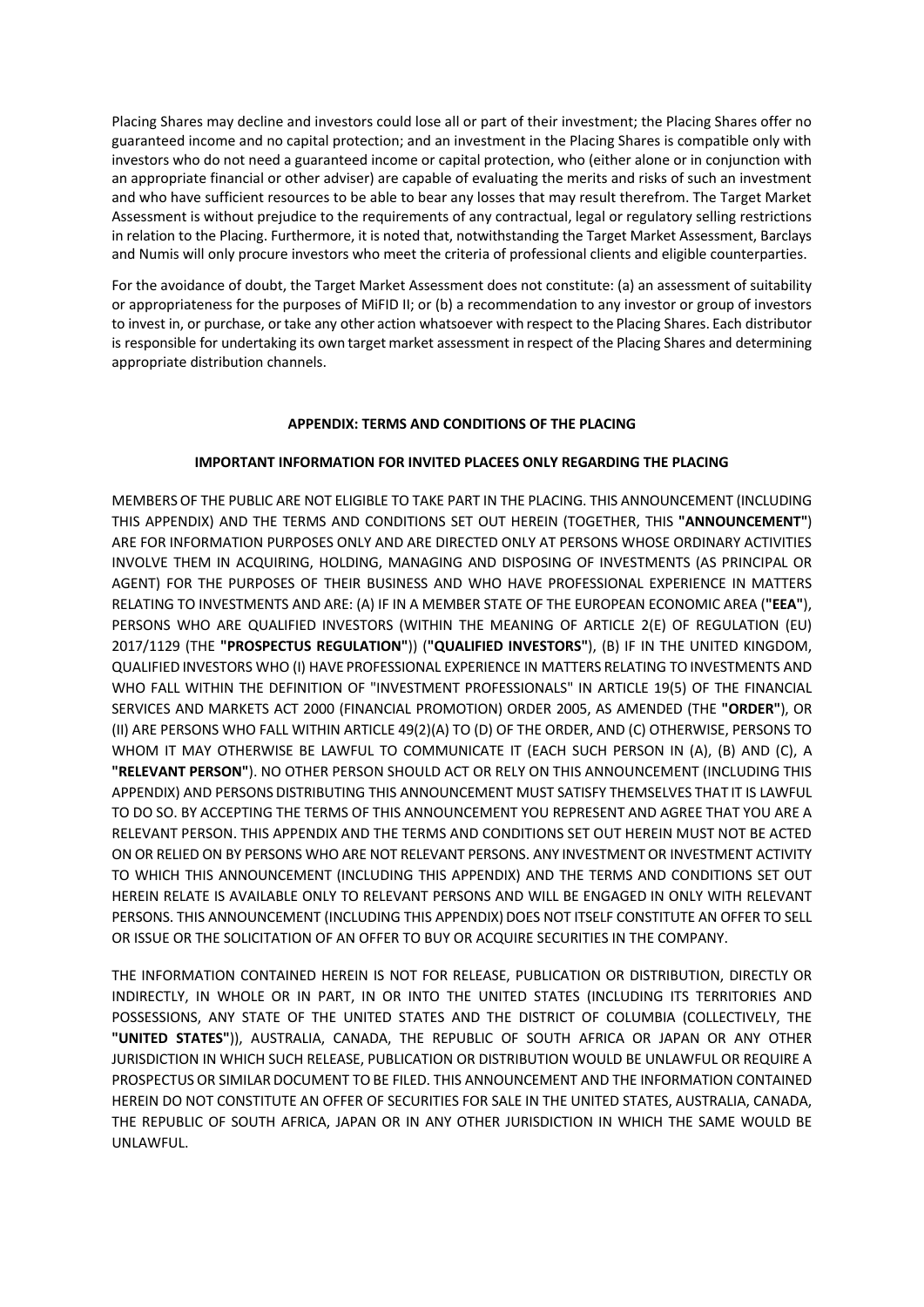THE PLACING SHARES HAVE NOT BEEN AND WILL NOT BE REGISTERED UNDER THE US SECURITIES ACT OF 1933, AS AMENDED (THE **"SECURITIES ACT"**), OR UNDER THE APPLICABLE SECURITIES LAWS OF ANY STATE OR OTHER JURISDICTION OF THE UNITED STATES, AND MAY NOT BE OFFERED, SOLD, PLEDGED, TAKEN UP, EXERCISED, RESOLD, TRANSFERRED OR DELIVERED, DIRECTLY OR INDIRECTLY WITHIN, INTO OR IN THE UNITED STATES, ABSENT REGISTRATION UNDER THE SECURITIES ACT, EXCEPT PURSUANT TO AN EXEMPTION FROM, OR IN A TRANSACTION NOT SUBJECT TO, THE REGISTRATION REQUIREMENTS OF THE SECURITIES ACT AND IN COMPLIANCE WITH THE SECURITIES LAWS OF ANY STATE OR OTHER JURISDICTION OF THE UNITED STATES. THERE WILL BE NO PUBLIC OFFER OF THE PLACING SHARES IN THE UNITED STATES, THE UNITED KINGDOM OR ELSEWHERE.

EACH PLACEE SHOULD CONSULT ITS OWN ADVISERS AS TO LEGAL, BUSINESS, FINANCIAL, TAX AND RELATED ASPECTS OF ACQUIRING THE PLACING SHARES.

None of Countryside Properties PLC (the **"Company"**), Barclays Bank PLC (**"Barclays"**) or Numis Securities Limited (**"Numis"** and, together with Barclays, the **"Joint Bookrunners"**) or any of its or their respective affiliates or any of its or their respective directors, officers, partners, employees, advisers or agents (collectively, **"Representatives"**) makes any representation or warranty, express or implied to any Placees (as defined below) regarding any investment in the securities referred to in this Announcement under the laws applicable to such Placees.

Persons who are invited to and who choose to participate in the placing (the **"Placing"**) of the Placing Shares (as defined below) by making an oral or written offer to acquire Placing Shares (including any individuals, funds or others on whose behalf a commitment to acquire Placing Shares is given) (**"Placees"**) will be deemed to have read and understood this Announcement in its entirety and to be making such offer on the terms and conditions, and to be providing (and shall only be permitted to participate in the Placing on the basis that they have provided) the representations, warranties, indemnities, acknowledgements, undertakings and agreements, contained in this Appendix. In particular, each such Placee represents, warrants, acknowledges and agrees to each of the Company and the Joint Bookrunners that:

- 1. it is a Relevant Person and undertakes that it will acquire, hold, manage or dispose of any Placing Shares that are allocated to it for the purposes of its business;
- 2. it is acquiring the Placing Shares for its own account or is acquiring the Placing Shares for an account with respect to which it exercises sole investment discretion and has the authority to make and does make the representations, warranties, indemnities, acknowledgments, undertakings and agreements contained in this Announcement;
- 3. it understands (or if acting for the account of another person, such person has confirmed that such person understands) the resale and transfer restrictions set out in this Announcement (including this Appendix) and that any Placing Shares acquired by it in the Placing will not be acquired on a nondiscretionary basis on behalf of, nor will they be acquired with a view to their offer or resale to, persons in circumstances which may give rise to an offer of securities to the public other than an offer or resale in a member state of the EEA to Qualified Investors, or in the United Kingdom to Relevant Persons or in circumstances in which the prior consent of the Joint Bookrunners has been given to each such proposed offer or resale;
- 4. it understands that the Placing Shares have not been and will not be registered under the Securities Act or with any securities regulatory authority of any state or other jurisdiction of the United States and may not be offered or sold, directly or indirectly, within the United States except pursuant to an exemption from, or in a transaction not subject to, the registration requirements of the Securities Act and in compliance with any applicable securities laws of any state or other jurisdiction of the United States;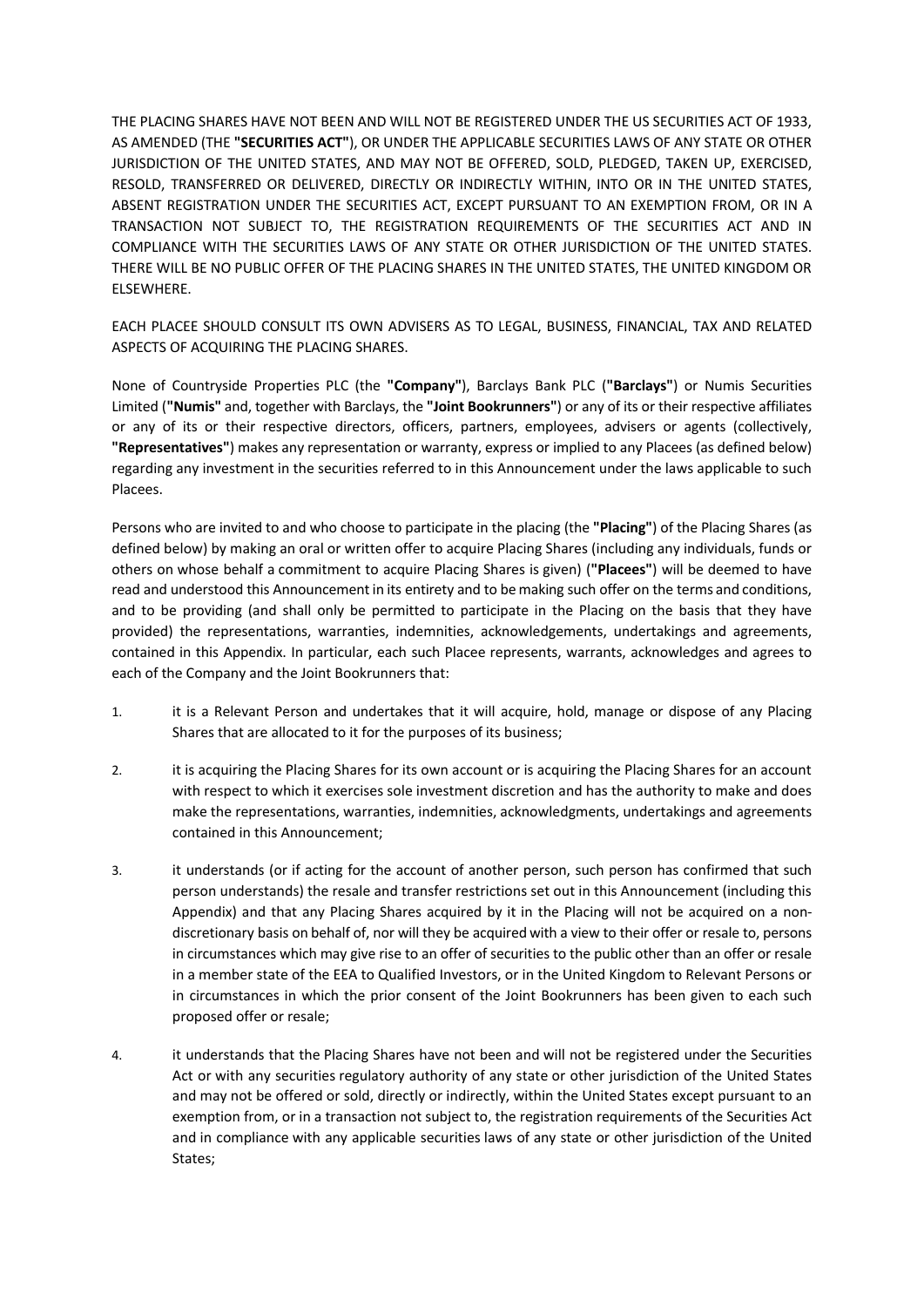- 5. it and the person(s), if any, for whose account or benefit it is acquiring the Placing Shares are either (a)(i) outside the United States and will be outside the United States at the time the Placing Shares are acquired by it and (ii) acquiring the Placing Shares in an "offshore transaction" in accordance with Rule 903 or Rule 904 of Regulation S under the Securities Act (**"Regulation S"**); or (b) a "qualified institutional buyer" as defined in Rule 144A under the Securities Act (a **"QIB"**) for its own account or for the account of one or more QIBs, each of which is acquiring beneficial interests in the Placing Shares for its own account (if acquiring the Placing Shares for the account of one or more other persons, it has full power and authority to make the representations, warranties, agreements and acknowledgements herein on behalf of each such person) who has executed and delivered to the Company and the Joint Bookrunners a US investor letter substantially in the form provided to it; and
- 6. the Company and the Joint Bookrunners will rely upon the truth and accuracy of the foregoing representations, warranties, acknowledgements and agreements.

The Placing Shares have not been approved or disapproved by the US Securities and Exchange Commission, any state securities commission or other regulatory authority in the United States, nor have any of the foregoing authorities passed upon or endorsed the merits of the Placing or the accuracy or adequacy of this Announcement. Any representation to the contrary is a criminal offence in the United States.

The Placing Shares are being offered and sold outside the United States in accordance with Regulation S. Any offering to be made in the United States will be made to a limited number of QIBs pursuant to an exemption from registration under the Securities Act in a transaction not involving any public offering.

## **Bookbuild**

The Joint Bookrunners will today commence the bookbuilding process in respect of the Placing (the **"Bookbuild"**) to determine demand for participation in the Placing by Placees. The book will open with immediate effect. This Appendix gives details of the terms and conditions of, and the mechanics of participation in, the Placing. No commissions will be paid to Placees or by Placees in respect of any Placing Shares. Members of the public are not entitled to participate.

The Joint Bookrunners and the Company shall be entitled to effect the Placing by such alternative method to the Bookbuild as they may, in their absolute discretion, determine.

### **Details of the Placing Agreement and of the Placing Shares**

Barclays and Numis are acting as joint global co-ordinators and joint bookrunners in connection with the Placing. The Company has today entered into an agreement (the **"Placing Agreement"**) with the Joint Bookrunners under which, subject to the terms and conditions set out therein, each of the Joint Bookrunners has agreed, severally and not jointly or jointly and severally, as agent for and on behalf of the Company, to use its reasonable endeavours to procure Placees for new ordinary shares of one penny each in the capital of the Company (the **"Placing Shares"**), at such price and in such number, if any, to be determined following completion of the Bookbuild and as may be agreed between the Managers and the Company and set out in the executed term sheet (the **"Term Sheet"**) and, to the extent that any Placee defaults in paying the Placing Price (as defined below) in respect of any of the Placing Shares allocated to it, each of the Joint Bookrunners has agreed, severally and not jointly or jointly and severally, to subscribe for such Placing Shares at the Placing Price. In the event that the Joint Bookrunners acquire Placing Shares in the Placing, they may co-ordinate disposals of such shares in accordance with applicable law and regulation. Except as required by applicable law or regulation, the Joint Bookrunners do not propose to make any public disclosure in relation to such transactions.

The Placing Shares will, when issued, be credited as fully paid and will rank pari passu in all respects with the existing ordinary shares of one penny each in the capital of the Company (the **"Ordinary Shares"**), including the right to receive all dividends and other distributions declared, made or paid in respect of such Ordinary Shares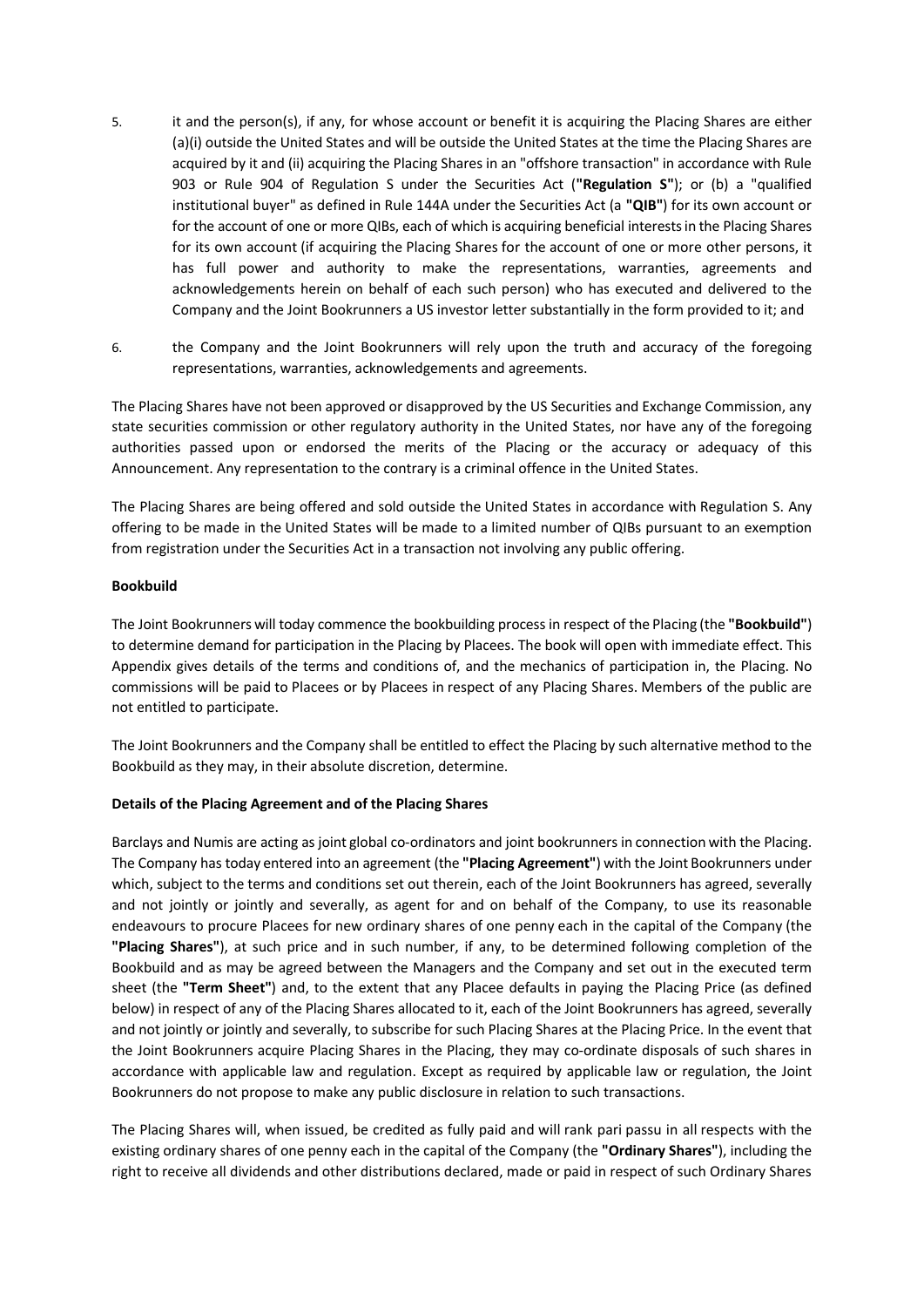after the date of issue of the Placing Shares, and will be issued free of all claims, liens, charges, encumbrances and equities.

The allotment and issue of the Placing Shares will be effected by way of a placing of new Ordinary Shares in the Company for non-cash consideration. Numis will subscribe for ordinary shares and redeemable preference shares in Project FW Funding Limited (**"JerseyCo"**), a Jersey incorporated wholly owned subsidiary of the Company, for an amount approximately equal to the net proceeds of the Placing. The Company will allot and issue the Placing Shares on a non-pre-emptive basis to Placees in consideration for the transfer to the Company by Numis of the ordinary shares and redeemable preference shares in JerseyCo that will be issued to Numis. Following such transfer, the Company will own all of the issued ordinary and redeemable preference shares of JerseyCo, whose only asset will be its cash reserves, which will represent an amount approximately equal to the net proceeds of the Placing.

## **Applications for listing and admission to trading**

Applications will be made to the Financial Conduct Authority (the **"FCA"**) for admission of the Placing Shares to listing on the premium listing segment of the Official List of the FCA (the **"Official List"**) and to London Stock Exchange plc (the **"London Stock Exchange"**) for admission of the Placing Shares to trading on its main market for listed securities (together, **"Admission"**).

It is expected that Admission will become effective at or around 8.00 a.m. on 27 July 2020 (or such later time and/or date as may be agreed between the Company and the Joint Bookrunners) and that dealings in the Placing Shares will commence at that time.

# **Participation in, and principal terms of, the Placing**

- 1. Each of Barclays and Numis is acting as a joint global co-ordinator, joint bookrunner and agent of the Company in connection with the Placing.
- 2. Participation in the Placing will only be available to persons who may lawfully be, and are, invited to participate by the Joint Bookrunners. Each of the Joint Bookrunners and their respective agents and affiliates are each entitled to enter bids in the Bookbuild as principal.
- 3. The Bookbuild will establish a single price per Placing Share payable to the Joint Bookrunners by all Placees whose bids are successful (the **"Placing Price"**). The final number of Placing Shares and the Placing Price will be determined by the Company (in consultation with the Joint Bookrunners) following completion of the Bookbuild. Any discount to the market price of the existing Ordinary Shares will be determined in accordance with the FCA's Listing Rules published pursuant to Part IV of FSMA and applicable guidelines. The Placing Price and the final number of Placing Shares to be issued will be announced on a FCA-listed regulatory information service (a **"Regulatory Information Service"**) following the completion of the Bookbuild.
- 4. To bid in the Bookbuild, prospective Placees should communicate their bid by telephone or in writing to their usual sales contact at either of the Joint Bookrunners. Each bid should state the number of Placing Shares which the prospective Placee wishes to subscribe for at either the Placing Price which is ultimately established by the Company and the Joint Bookrunners or at prices up to a price limit specified in its bid. Bids may be scaled down by the Joint Bookrunners on the basis referred to in paragraph 11 below.
- 5. A bid in the Bookbuild will be made on the terms and subject to the conditions in this Appendix and will be legally binding on the Placee on behalf of which it is made and, except with the Joint Bookrunners' consent, will not be capable of variation or revocation after the time at which it is submitted. Each Placee's obligations will be owed to the Company and the Joint Bookrunners. Each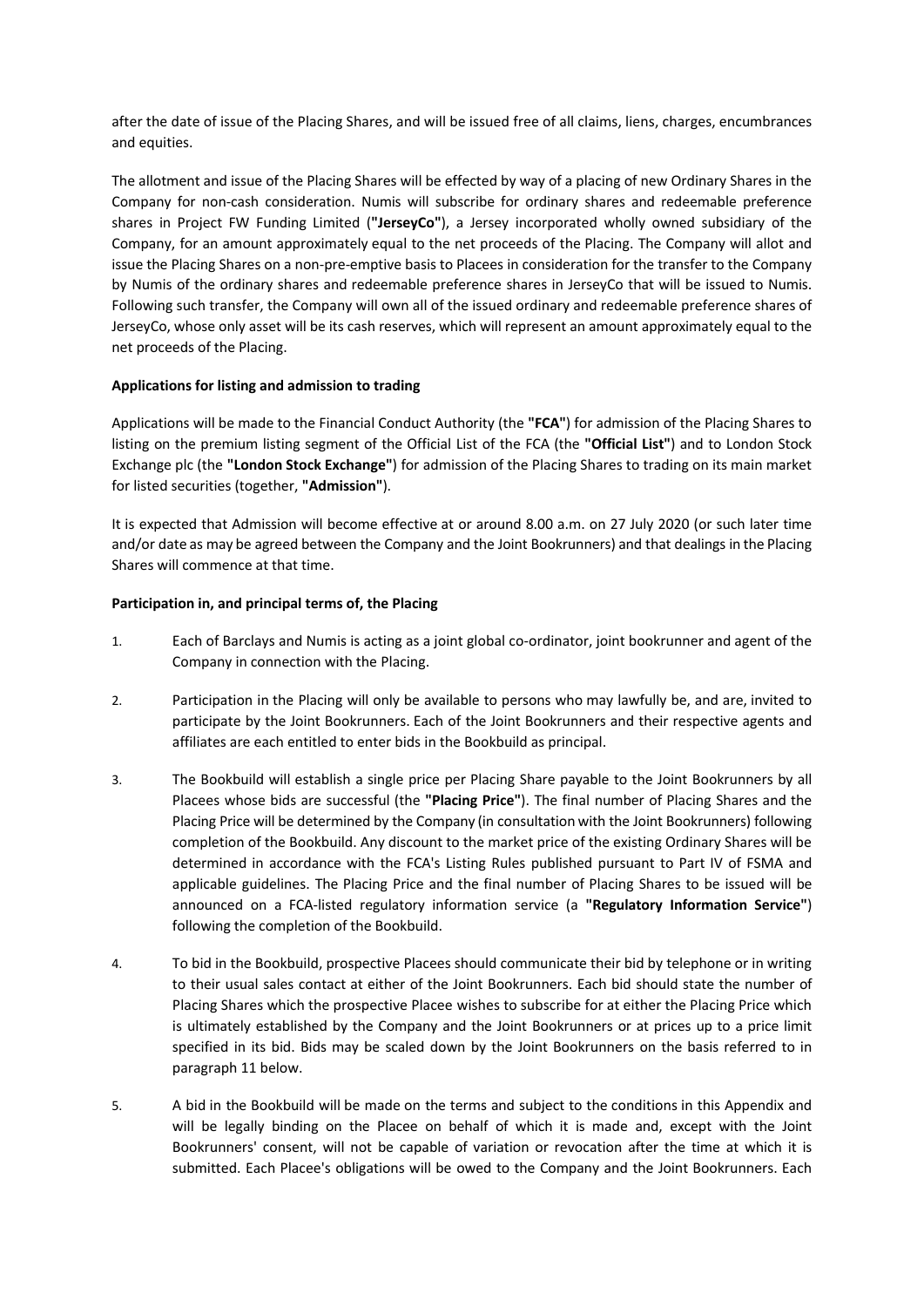Placee will also have an immediate, separate, irrevocable and binding obligation, owed to each of the Joint Bookrunners as agent of the Company, to pay in cleared funds immediately on the settlement date, in accordance with the registration and settlement requirements set out below, an amount equal to the product of the Placing Price and the number of Placing Shares such Placee has agreed to subscribe for and the Company has agreed to allot to them.

- 6. The Bookbuild is expected to close no later than 11.59 p.m. (London time) on 22 July 2020, but may be closed earlier or later at the absolute discretion of the Joint Bookrunners. The Joint Bookrunners may, in agreement with the Company, accept bids that are received after the Bookbuild has closed.
- 7. Each prospective Placee's allocation will be agreed between the Joint Bookrunners and the Company and will be confirmed orally or in writing by either of the Joint Bookrunners (each as agent of the Company) following the close of the Bookbuild. This confirmation to such Placee will constitute an irrevocable legally binding commitment upon that person (who will at that point become a Placee) in favour of the Joint Bookrunners and the Company to subscribe for the number of Placing Shares allocated to it at the Placing Price on the terms and conditions set out in this Appendix and in accordance with the Company's articles of association and each Placee will be deemed to have read and understood this Announcement (including this Appendix) in its entirety.
- 8. All obligations under the Bookbuild and Placing will be subject to fulfilment or, where applicable, waiver of the conditions referred to below under "Conditions of the Placing" and to the Placing not being terminated on the basis referred to below under "Right to terminate under the Placing Agreement".
- 9. By participating in the Bookbuild, each Placee will agree that its rights and obligations in respect of the Placing will terminate only in the circumstances described below and will not be capable of rescission or termination by the Placee after confirmation (oral or otherwise) by a Joint Bookrunner.
- 10. Each prospective Placee's allocation and commitment will be evidenced by a contract note or trade confirmation issued to such Placee by either of the Joint Bookrunners. The terms of this Appendix will be deemed incorporated by reference therein.
- 11. Subject to paragraphs 4 and 5 above, the Joint Bookrunners may choose to accept bids, either in whole or in part, on the basis of allocations determined in agreement with the Company and may scale down any bids for this purpose on such basis as they may determine. The Joint Bookrunners may also, notwithstanding paragraphs 4 and 5 above, subject to the prior consent of the Company (i) allocate Placing Shares after the time of any initial allocation to any person submitting a bid after that time; and (ii) allocate Placing Shares after the Bookbuild has closed to any person submitting a bid after that time. The Company reserves the right (upon agreement with the Joint Bookrunners) to reduce or seek to increase the amount to be raised pursuant to the Placing.
- 12. Except as required by law or regulation, no press release or other announcement will be made by the Joint Bookrunners or the Company using the name of any Placee (or its agent), in its capacity as Placee (or agent), other than with such Placee's prior written consent.
- 13. Irrespective of the time at which a Placee's allocation pursuant to the Placing is confirmed, settlement for all Placing Shares to be subscribed for pursuant to the Placing will be required to be made at the same time, on the basis explained below under "Registration and settlement".
- 14. To the fullest extent permissible by law, none of the Joint Bookrunners or the Company or any of their respective affiliates or any of their respective Representatives shall have any responsibility or liability (whether in contract, tort or otherwise) to Placees (or to any other person whether acting on behalf of a Placee or otherwise). In particular, none of the Joint Bookrunners or the Company or any of their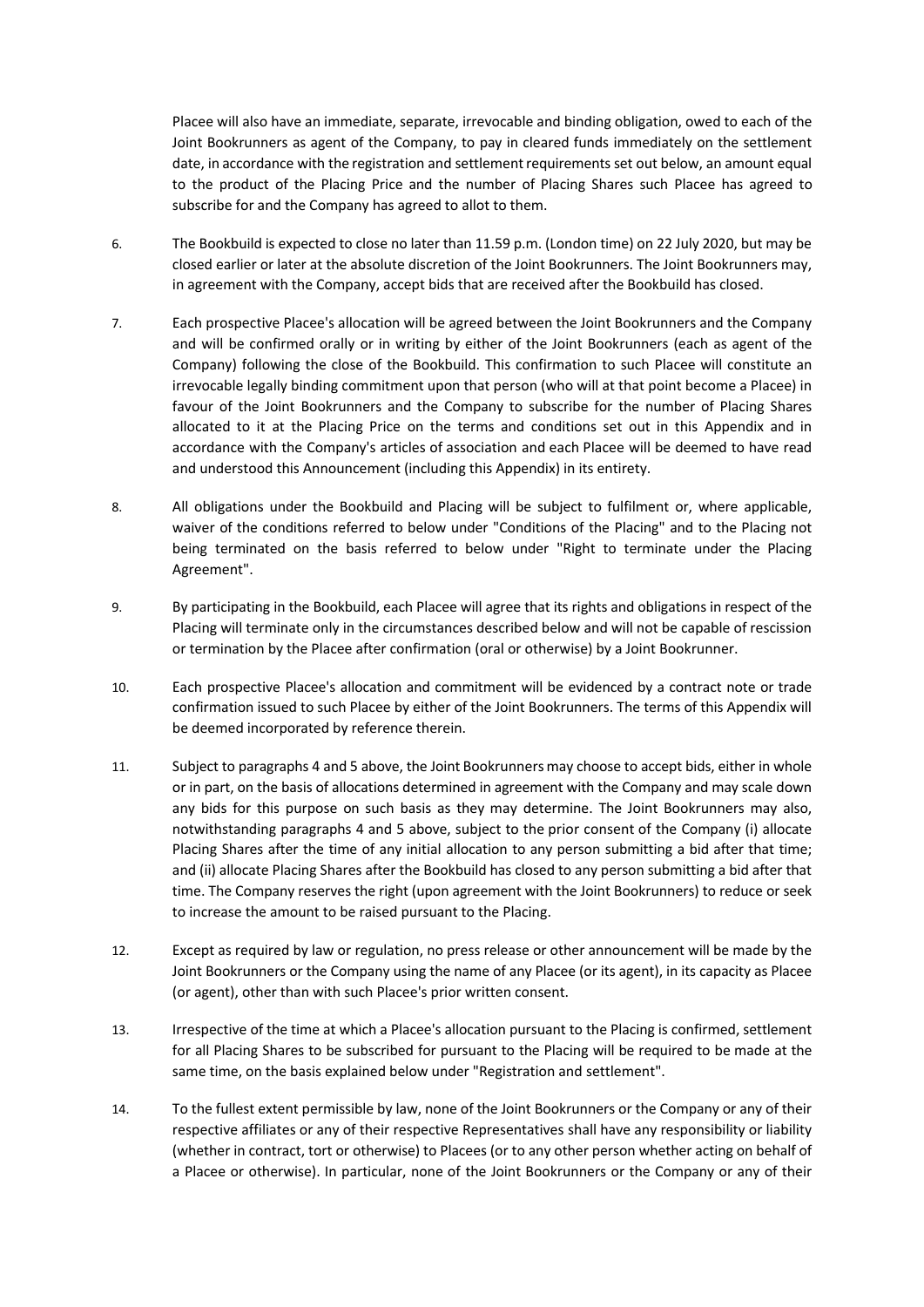respective affiliates or any of their respective Representatives shall have any responsibility or liability (whether in contract, tort or otherwise and including to the fullest extent permissible by law, any fiduciary duties) in respect of the conduct of the Bookbuild or of such alternative method of effecting the Placing as the Joint Bookrunners and the Company may agree.

### **Conditions of the Placing**

The Placing is conditional upon the Placing Agreement becoming unconditional and not having been terminated in accordance with its terms. The obligations of the Joint Bookrunners under the Placing Agreement in respect of the Placing Shares are conditional on, inter alia:

- 1. each of the representations and warranties of the Company contained in the Placing Agreement being true and accurate and not misleading on and as of the date of the Placing Agreement and at all times before Admission;
- 2. the Company complying with its obligations and undertakings under the Placing Agreement, so far as the same fall to be performed or satisfied on or prior to Admission;
- 3. the Term Sheet having been executed;
- 4. there not having occurred, in the good faith opinion of the Joint Bookrunners, any Material Adverse Change (as such term is defined in the Placing Agreement);
- 5. the publication by the Company of, among other announcements, the results of the Placing through a Regulatory Information Service;
- 6. the Company allotting, subject only to Admission, the Placing Shares in accordance with the terms of the Placing Agreement; and
- 7. Admission taking place by not later than 8.00 a.m. (London time) on 27 July 2020 (or such later time and/or date as may be agreed between the Company and the Joint Bookrunners).

The Joint Bookrunners have discretion to waive compliance with certain of the conditions and/or agree an extension in time for their satisfaction. Any such extension or waiver will not affect Placees' commitments as set out in this Announcement.

If (a) any of the conditions contained in the Placing Agreement, including those described above, are not fulfilled (or, where permitted, waived or extended in writing by the Joint Bookrunners) or become incapable of fulfilment on or before the date or time specified for the fulfilment thereof (or such later date and/or time as the Joint Bookrunners may agree); or (b) the Placing Agreement is terminated in the circumstances specified below, the Placing will not proceed and the Placees' rights and obligations hereunder in relation to the Placing Shares shall cease and terminate at such time and each Placee agrees that no claim can be made by the Placee in respect thereof.

Neither the Joint Bookrunners nor any of their respective affiliates nor any of their respective Representatives shall have any responsibility or liability to any Placee (or to any other person whether acting on behalf of a Placee or otherwise) in respect of any decision they may make as to whether or not to waive or to extend the time and/or the date for the satisfaction of any condition to the Placing nor for any decision they may make as to the satisfaction of any condition or in respect of the Placing generally, and by participating in the Placing each Placee agrees that any such decision is in the absolute discretion of the Joint Bookrunners.

By participating in the Bookbuild, each Placee agrees that its rights and obligations hereunder terminate only in the circumstances described above and under "Right to terminate under the Placing Agreement" below, and will not be capable of rescission or termination by the Placee.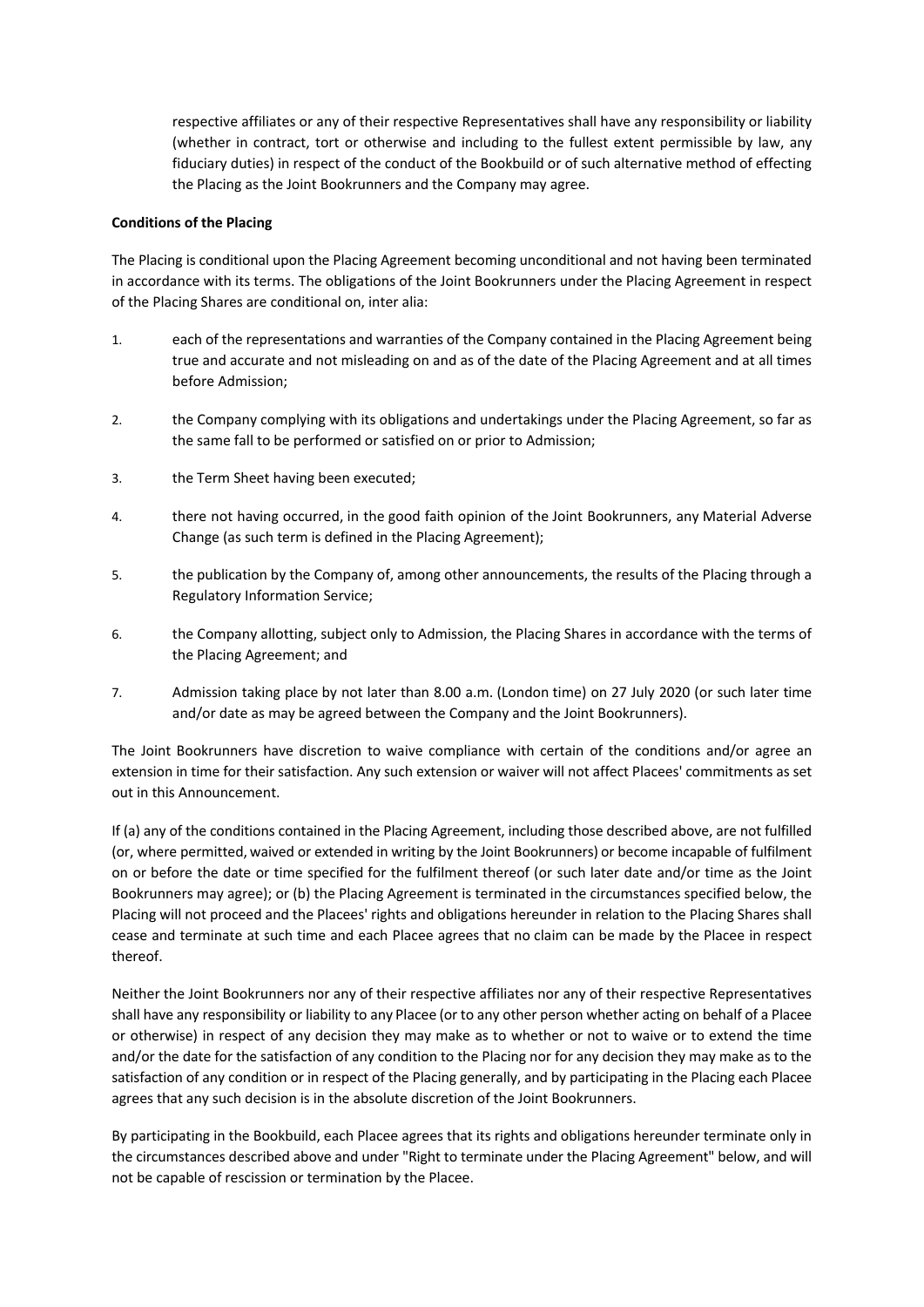### **Lock-up**

The Company has undertaken that it will not, and will procure that none of its subsidiaries will, at any time between the date of the Placing Agreement and the date which is 180 days after the date of the Placing Agreement without the prior written consent of the Joint Bookrunners enter into certain transactions involving or relating to the Ordinary Shares, subject to certain customary carve-outs agreed between the Joint Bookrunners and the Company.

By participating in the Placing, Placees agree that the exercise by the Joint Bookrunners of any power to consent to waive the undertaking by the Company of a transaction which would otherwise be subject to the lock-up under the Placing Agreement shall be within the absolute discretion of the Joint Bookrunners, and that neither the Joint Bookrunners nor the Company need to make any reference to, consult with, or seek consent from, Placees and that the Joint Bookrunners shall have no liability to Placees whatsoever in connection with any such exercise of the power to grant consent or failure so to exercise.

### **Right to terminate under the Placing Agreement**

At any time before Admission, the Joint Bookrunners are entitled to terminate the Placing Agreement in the following circumstances, amongst others: (i) if any of the Company's warranties or representations are not or cease to be true and accurate or have become misleading; or (ii) if any of the conditions have not been satisfied (or waived by the Joint Bookrunners) by the date specified therein; or (iii) in the good faith opinion of the Joint Bookrunners, there shall have occurred any Material Adverse Change (as defined in the Placing Agreement); or (iv) the occurrence of a market disruption event, each, as specified in the Placing Agreement ; or (v) if the application for Admission is refused by the FCA or London Stock Exchange.

Upon notice being given to the Company, the parties to the Placing Agreement shall be released and discharged (except for any liability arising before or in relation to such termination) from their respective obligations under or pursuant to the Placing Agreement, subject to certain exceptions.

By participating in the Placing, Placees agree that the exercise or non-exercise by the Joint Bookrunners of any right of termination or other discretion under the Placing Agreement shall be within the absolute discretion of the Joint Bookrunners, and that neither the Joint Bookrunners nor the Company need to make any reference to, consult with, or seek consent from, Placees and that neither the Joint Bookrunners nor the Company shall have any liability to Placees whatsoever in connection with any such exercise or failure so to exercise.

#### **No prospectus**

No offering document or prospectus has been or will be prepared or submitted to be approved by the FCA or submitted to the London Stock Exchange or in any other jurisdiction in relation to the Placing and no such prospectus is required (in accordance with the Prospectus Regulation) to be published. Placees' commitments will be made solely on the basis of their own assessment of the Company, the Placing and the Placing Shares based on information contained in this Announcement (including this Appendix) and any information publicly announced to a Regulatory Information Service by or on behalf of the Company simultaneously with or prior to the date of this Announcement, and subject to the further terms set forth in the contract note or trade confirmation to be provided to individual prospective Placees. Each Placee, by accepting a participation in the Placing, agrees that the content of this Announcement and all other publicly available information previously and simultaneously published by or on behalf of the Company by notification to a Regulatory Information Service is exclusively the responsibility of the Company and has not be independently verified by the Joint Bookrunners. Each Placee, by accepting a participation in the Placing, further confirms that it has neither received nor relied on any other information, representation, warranty or statement made by or on behalf of the Company, the Joint Bookrunners or any other person and none of the Joint Bookrunners or the Company or any of their respective affiliates or any of their respective Representatives will be liable for any Placee's decision to participate in the Placing based on any other information, representation, warranty or statement which the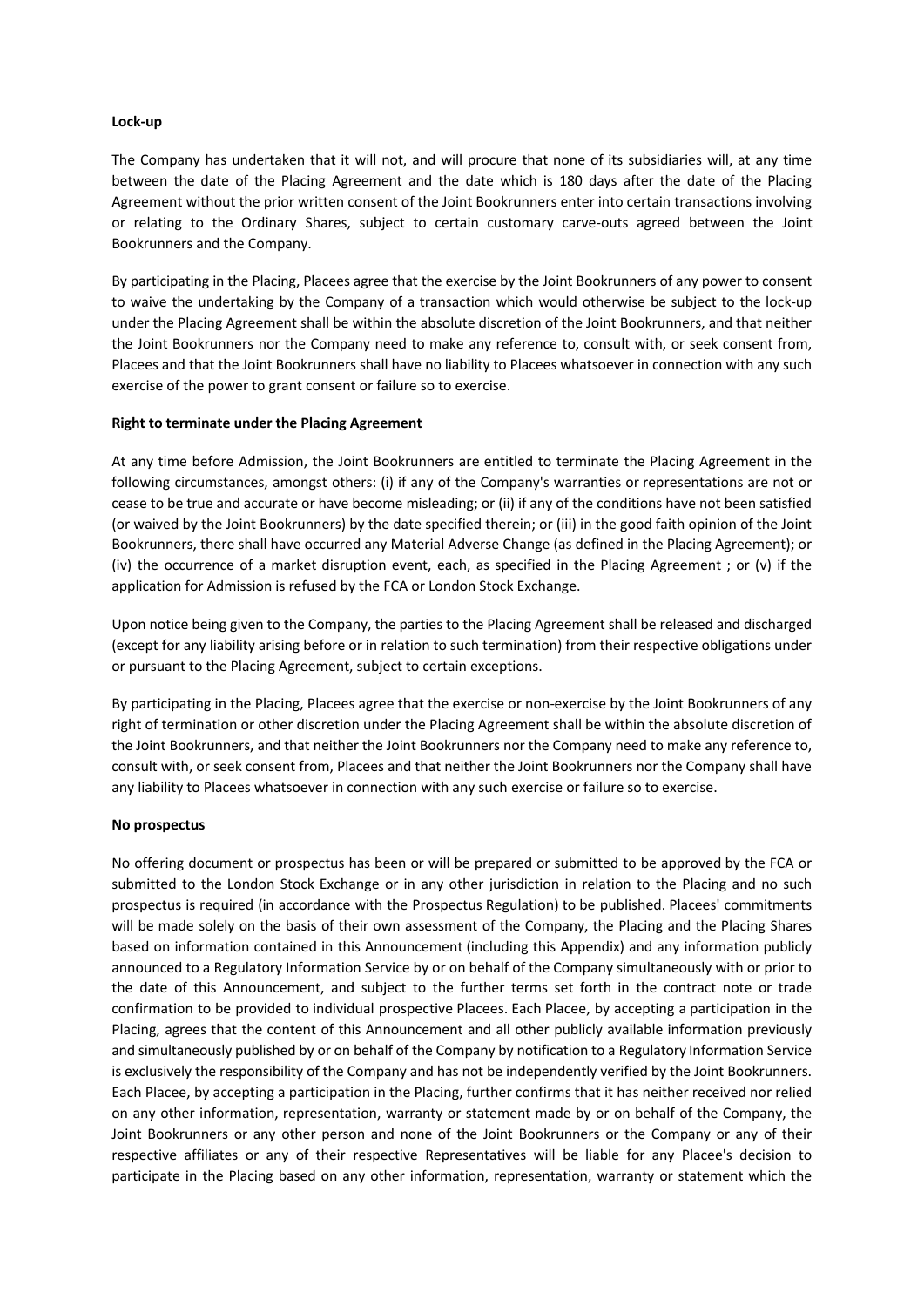Placee may have obtained or received. Each Placee acknowledges and agrees that it has relied on its own investigation of the business, financial or other position of the Company in accepting a participation in the Placing. Nothing in this paragraph shall exclude or limit the liability of any person for fraud or fraudulent misrepresentation by that person.

### **Registration and settlement**

Settlement of transactions in the Placing Shares (ISIN: GB00BYPHNG0) following Admission will take place within the CREST system, subject to certain exceptions. In the event of any difficulties or delays in the admission of the Placing Shares to CREST or the use of CREST in relation to the Placing, the Company and the Joint Bookrunners may agree that the Placing Shares should be issued in certificated form. The Joint Bookrunners and the Company reserve the right to require settlement for and delivery of the Placing Shares (or a portion thereof) to Placees in certificated form or by such other means as they deem necessary if delivery or settlement is not possible or practicable within the CREST system or would not be consistent with the regulatory requirements in the Placee's jurisdiction.

Following the close of the Bookbuild, each Placee allocated Placing Shares in the Placing will be sent a contract note or trade confirmation stating the number of Placing Shares to be allocated to it at the Placing Price and settlement instructions. It is expected that such contract note or trade confirmation will be despatched on or around 23 July 2020 and that this will also be the trade date.

Each Placee agrees that it will do all things necessary to ensure that delivery and payment is completed in accordance with the standing CREST or certificated settlement instructions that it has in place with the relevant Joint Bookrunner.

The Company will deliver the Placing Shares to a CREST account operated by the Joint Bookrunners (or either one of them) as agent for the Company and the relevant Joint Bookrunner will enter its delivery (DEL) instruction into the CREST system. The Joint Bookrunners (or either one of them) will hold any Placing Shares delivered to this account as nominee for the Placees until settlement. The input to CREST by a Placee of a matching or acceptance instruction will then allow delivery of the relevant Placing Shares to that Placee against payment.

It is expected that settlement will be on 27 July 2020 on a T+2 basis and on a delivery versus payment basis in accordance with the instructions given to the Joint Bookrunners.

Interest is chargeable daily on payments not received from Placees on the due date in accordance with the arrangements set out above at the rate of two percentage points above LIBOR as determined by the Joint Bookrunners.

Each Placee is deemed to agree that, if it does not comply with these obligations, the Joint Bookrunners may sell any or all of the Placing Shares allocated to that Placee on such Placee's behalf and retain from the proceeds, for the account and benefit of each of the Joint Bookrunners, an amount equal to the aggregate amount owed by the Placee plus any interest due. The relevant Placee will, however, remain liable for any shortfall below the aggregate amount owed by it and may be required to bear any stamp duty or stamp duty reserve tax or other similar taxes (together with any interest or penalties thereon) imposed in any jurisdiction which may arise upon the sale of such Placing Shares on such Placee's behalf. By communicating a bid for Placing Shares, each Placee confers on each of the Joint Bookrunners all such authorities and powers necessary to carry out any such transaction and agrees to ratify and confirm all actions which each of the Joint Bookrunners lawfully takes on such Placee's behalf.

If Placing Shares are to be delivered to a custodian or settlement agent, Placees should ensure that the contract note or trade confirmation is copied and delivered immediately to the relevant person within that organisation.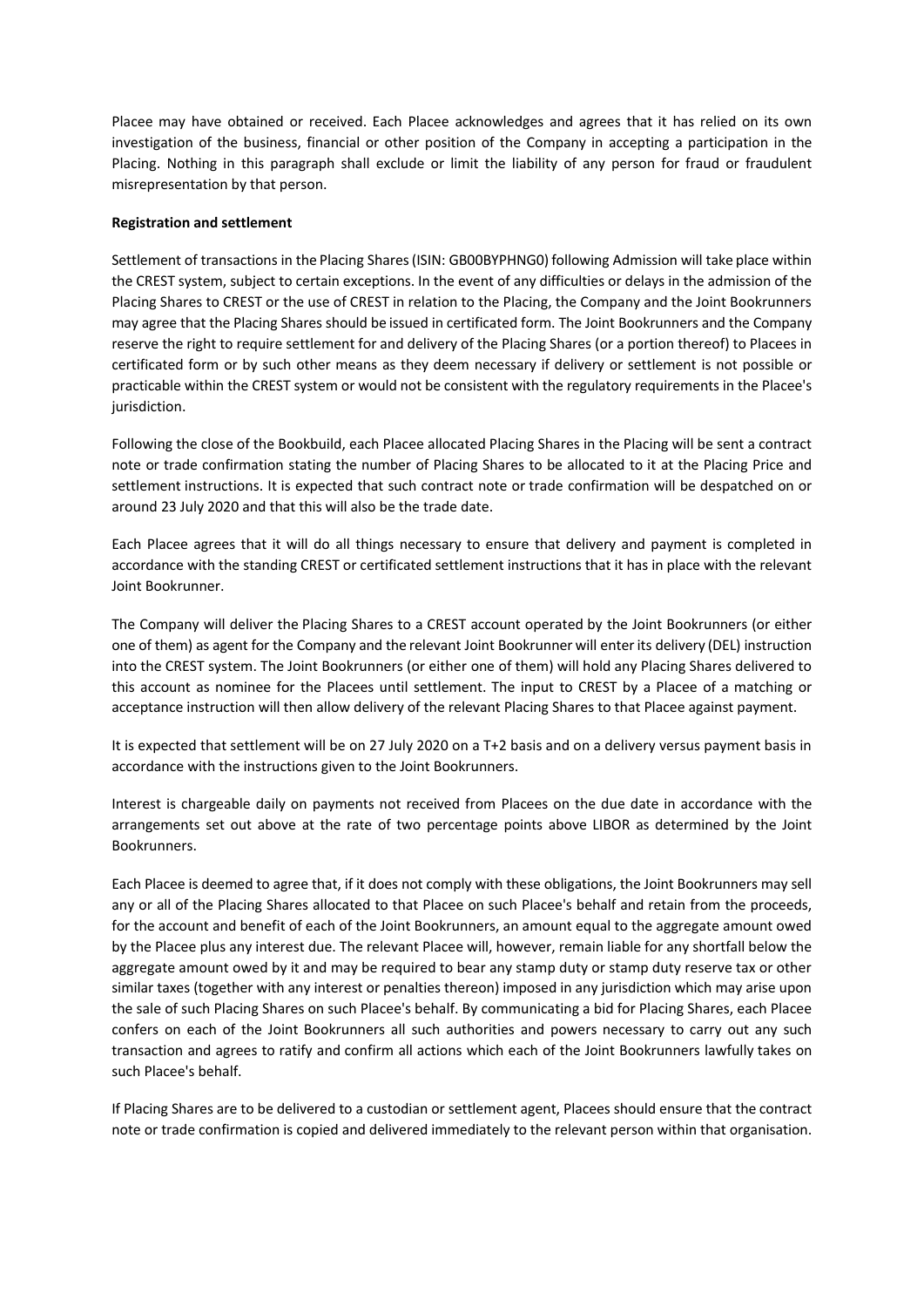Insofar as Placing Shares are registered in a Placee's name or that of its nominee or in the name of any person for whom a Placee is contracting as agent or that of a nominee for such person, such Placing Shares should, subject as provided below, be so registered free from any liability to UK stamp duty or stamp duty reserve tax. If there are any other circumstances in which any stamp duty or stamp duty reserve tax or other similar taxes (and/or any interest, fines or penalties relating thereto) is payable in respect of the allocation, allotment, issue or delivery of the Placing Shares (or for the avoidance of doubt if any stamp duty or stamp duty reserve tax is payable in connection with any subsequent transfer of or agreement to transfer Placing Shares), none of the Joint Bookrunners or the Company shall be responsible for the payment thereof.

Placees (or any nominee or other agent acting on behalf of a Placee) will not be entitled to receive any fee or commission in connection with the Placing.

# **Representations and warranties**

By submitting a bid and/or participating in the Placing, each prospective Placee (and any person acting on such Placee's behalf) irrevocably acknowledges, confirms, undertakes, represents, warrants and agrees (as the case may be) with each Joint Bookrunner and the Company, in each case as a fundamental term of its application for Placing Shares, that:

- 1. it has read and understood this Announcement (including this Appendix) in its entirety and that its participation in the Bookbuild and the Placing and its acquisition of Placing Shares is subject to and based upon all the terms, conditions, representations, warranties, indemnities, acknowledgements, agreements and undertakings and other information contained herein and it undertakes not to redistribute or duplicate this Announcement and that it has not relied on, and will not rely on, any information given or any representations, warranties or statements made at any time by any person in connection with Admission, the Bookbuild, the Placing, the Company, the Placing Shares or otherwise;
- 2. no offering document or prospectus has been or will be prepared in connection with the Placing or is required under the Prospectus Regulation, the FSMA or any other applicable law and it has not received and will not receive a prospectus or other offering document in connection with Admission, the Bookbuild, the Placing, the Company or the Placing Shares;
- 3. the Placing does not constitute a recommendation or financial product advice and the Joint Bookrunners have not had regard to its particular objectives, financial situation and needs;
- 4. if it has received any "inside information" concerning the Company or its shares or other securities or related financial instruments in advance of the Placing, that it has not: (i) dealt in the securities of the Company; (ii) encouraged or required another person to deal in the securities of the Company; or (iii) disclosed such information to any person except as permitted by the EU Market Abuse Regulation (EU) No. 596/2014 (**"MAR"**) and any delegating acts, implementing acts, technical standards and guidelines thereunder, prior to the information being made publicly available;
- 5. it has the power and authority to carry on the activities in which it is engaged, to subscribe and/or acquire Placing Shares and to execute and deliver all documents necessary for such subscription and/or acquisition;
- 6. none of the Joint Bookrunners or the Company or any of their respective affiliates or any of their respective Representatives or any person acting on behalf of any of them has provided, and none of them will provide, it with any material or information regarding the Placing Shares or the Company or any other person other than this Announcement, nor has it requested any of the Joint Bookrunners, the Company or any of their respective affiliates or any of their respective Representatives or any person acting on behalf of any of them to provide it with any such material or information;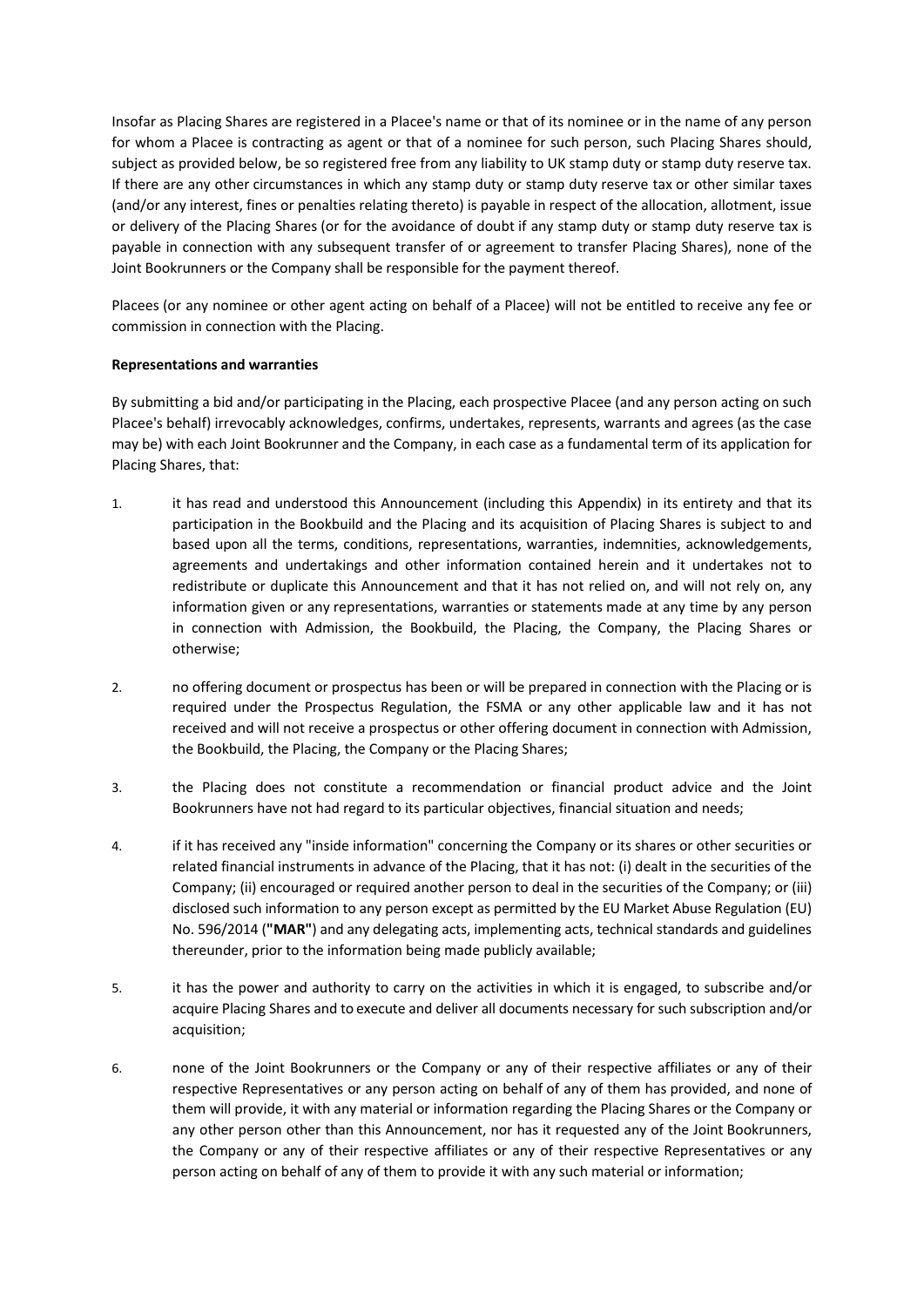- 7. (i) it has made its own assessment of the Company, the Placing Shares and the terms of the Placing based on this Announcement and any information publicly announced to a Regulatory Information Service by or on behalf of the Company simultaneously with or prior to the date of this Announcement (the **"Publicly Available Information"**); (ii) the Company's Ordinary Shares are listed on the Official List and the Company is therefore required to publish certain business and financial information in accordance with MAR, the rules and practices of the London Stock Exchange and relevant regulatory authorities (the **"Exchange Information"**), which includes a description of the nature of the Company's business, most recent balance sheet and profit and loss account, and similar statements for preceding years, and it has reviewed such Exchange Information as it has deemed necessary or that it is able to obtain or access the Exchange Information without undue difficulty; and (iii) it has had access to such financial and other information (including the business, financial condition, prospects, creditworthiness, status and affairs of the Company, the Placing and the Placing Shares, as well as the opportunity to ask questions) concerning the Company, the Placing and the Placing Shares as it has deemed necessary in connection with its own investment decision to acquire any of the Placing Shares and has satisfied itself that the information is still current and relied on that investigation for the purposes of its decision to participate in the Placing. Each Placee further acknowledges and agrees that it has relied on its own investigation of the business, financial or other position of the Company in deciding to participate in the Placing;
- 8. (i) none of the Company or the Joint Bookrunners or any of their respective affiliates or any of their respective Representatives or any person acting on their behalf has made any warranties or representations to it, express or implied, with respect to the Company, the Placing and the Placing Shares or the accuracy, fairness, completeness or adequacy of the Publicly Available Information or the Exchange Information, and each of them expressly disclaims any liability in respect thereof; and (ii) it will not hold the Joint Bookrunners or any of their respective affiliates or any of their respective Representatives or any person acting on their behalf responsible for any misstatements in or omissions from any Publicly Available Information or any Exchange Information. Nothing in this paragraph or otherwise in this Announcement excludes the liability of any person for fraudulent misrepresentation made by that person;
- 9. the content of this Announcement is exclusively the responsibility of the Company and that neither the Joint Bookrunners nor any of their respective affiliates nor any of their respective Representatives nor any person acting on their behalf has or shall have any responsibility or liability for any information, representation or statement contained in this Announcement or any information previously or subsequently published by or on behalf of the Company, including, without limitation, any Publicly Available Information or Exchange Information, and will not be liable for any Placee's decision to participate in the Placing based on any information, representation or statement contained in this Announcement or any information previously or simultaneously published by or on behalf of the Company or otherwise. Each Placee further represents, warrants and agrees that the only information on which it is entitled to rely and on which such Placee has relied in committing itself to acquire the Placing Shares is contained in this Announcement and any Publicly Available Information including (without limitation) the Exchange Information, such information being all that it deems necessary and/or appropriate to make an investment decision in respect of the Placing Shares and that it has neither received nor relied on any other information given, investigation made or representations, warranties or statements made by either of the Joint Bookrunners or the Company or any of their respective affiliates or any of their respective Representatives or any person acting on their behalf and neither the Joint Bookrunners nor the Company nor any of their respective affiliates nor any of their respective Representatives nor any person acting on its or their behalf will be liable for any Placee's decision to accept an invitation to participate in the Placing based on any other information, representation, warranty or statement, provided that nothing in this paragraph excludes the liability of any person for fraudulent misrepresentation made by that person;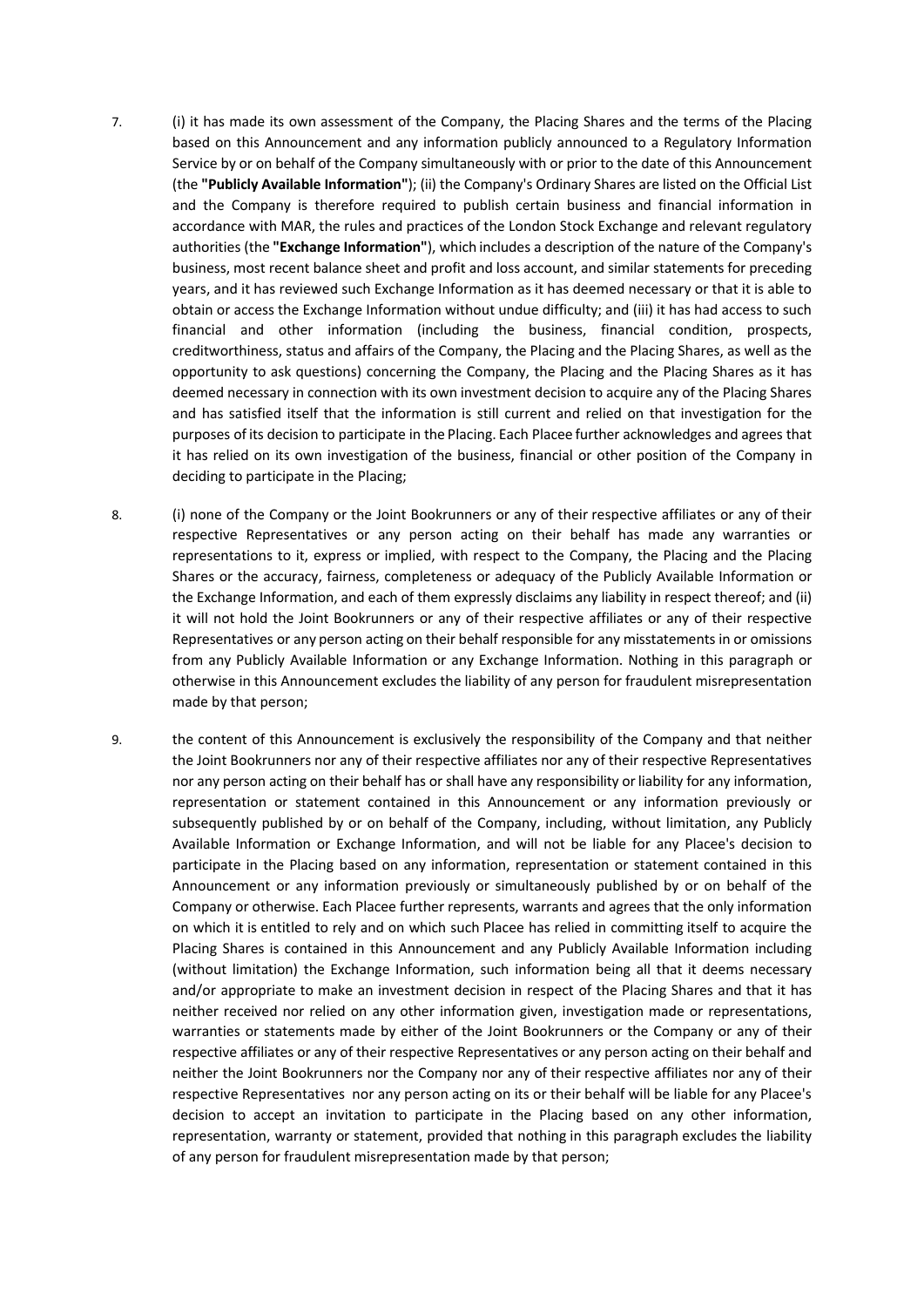- 10. it has not relied on any information relating to the Company contained in any research reports prepared by the Joint Bookrunners or any of their respective affiliates or any of their respective Representatives or any person acting on their behalf and understands that (i) none of the Joint Bookrunners or any of their respective affiliates or any of their respective Representatives or any person acting on their behalf has or shall have any liability for public information or any representation; (ii) none of the Joint Bookrunners or any of their respective affiliates or any of their respective Representatives or any person acting on their behalf has or shall have any liability for any additional information that has otherwise been made available to such Placee, whether at the date of publication, the date of this Announcement or otherwise; and (iii) none of the Joint Bookrunners or any of their respective affiliates or any of their respective Representatives or any person acting on their behalf makes any representation or warranty, express or implied, as to the truth, accuracy or completeness of such information, whether at the date of publication, the date of this Announcement or otherwise;
- 11. in making any decision to acquire Placing Shares, (i) it has such knowledge and experience in financial, business and international investment matters as is required to evaluate the merits and risks of taking up the Placing Shares; (ii) it is experienced in investing in securities of a similar nature to the Ordinary Shares and in the sector in which the Company operates and is aware that it may be required to bear, and is able to bear, the economic risk of participating in, and is able to sustain a complete loss in connection with, the Placing; (iii) it has relied on its own examination, due diligence and analysis of the Company and its affiliates taken as a whole, including the markets in which the Company and its affiliates operate, and the terms of the Placing, including the merits and risks involved, and not upon any view expressed or information provided by or on behalf of either of the Joint Bookrunners; (iv) it has had sufficient time and access to information to consider and conduct its own investigation with respect to the offer and purchase of the Placing Shares, including the legal, regulatory, tax, business, currency and other economic and financial considerations relevant to such investment and has so conducted its own investigation to the extent it deems necessary for the purposes of its investigation, and (v) it will not look to the Company, the Joint Bookrunners, any of their respective affiliates, any of their respective Representatives or any person acting on their behalf for all or part of any such loss or losses it or they may suffer;
- 12. it satisfies any and all standards for investors in the Placing Shares imposed by the jurisdiction of its residence or otherwise;
- 13. (i) unless otherwise specifically agreed with the Joint Bookrunners, it and each account it represents is not and, at the time the Placing Shares are acquired, will not be, a resident of Australia, Canada, the Republic of South Africa, Japan or any other jurisdiction in which it is unlawful to make or accept an offer to acquire the Placing Shares; (ii) it and each account it represents is either (1)(a) outside the United States and will be outside the United States at the time the Placing Shares are acquired by it and (b) acquiring the Placing Shares in an "offshore transaction" in accordance with Rule 903 or Rule 904 of Regulation S; or (2) a QIB which is acquiring the Placing Shares for its own account or for the account of one or more QIBs, each of which is acquiring beneficial interests in the Placing Shares for its own account, who has executed and delivered to the Company and the Joint Bookrunners a US investor letter substantially in the form provided to it; and (iii) it is not acquiring any of the Placing Shares as a result of any form of "directed selling efforts" within the meaning of Regulation S or as a result of any form of "general solicitation" or "general advertising" within the meaning of Rule 502(c) of Regulation D under the Securities Act;
- 14. (i) it and each account it represents is acquiring the Placing Shares for investment purposes, and is not acquiring the Placing Shares with a view to the offer, sale, resale, transfer, delivery or distribution, directly or indirectly of any such Placing Shares in or into the United States, Australia, Canada, the Republic of South Africa, Japan or any other jurisdiction in which the same would be unlawful; and (ii) it understands, and each account it represents has been advised, that the Placing Shares have not been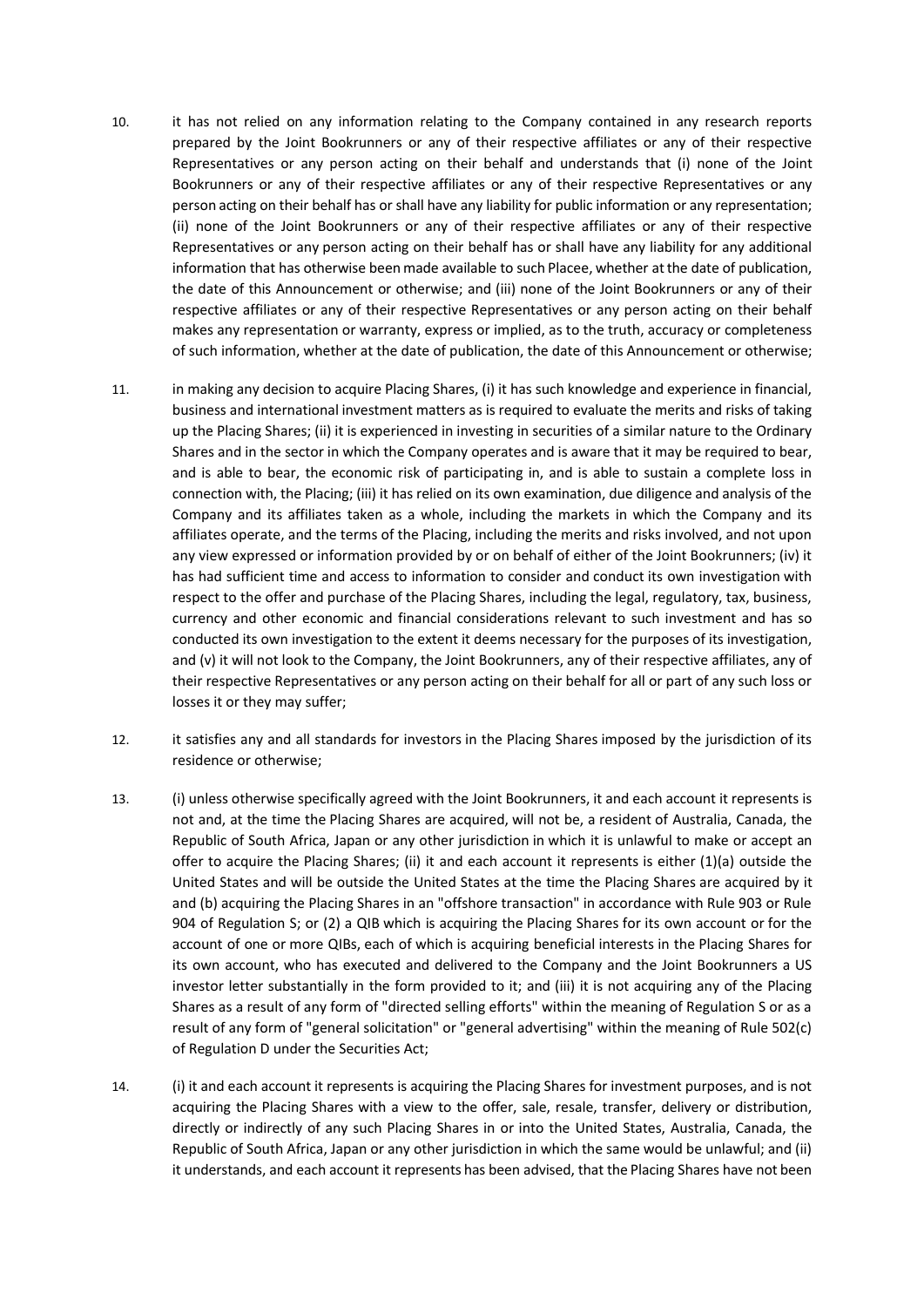and will not be registered or qualified for distribution by way of a prospectus under the securities legislation of the United States, Australia, Canada, the Republic of South Africa, Japan and, subject to certain exceptions, may not be offered, sold, acquired, renounced, distributed or delivered or transferred, directly or indirectly, within or into those jurisdictions or in any country or jurisdiction where any such action for that purpose is required;

- 15. if it is receiving the offer to acquire the Placing Shares in Canada, it is (i) a "accredited investor" within the meaning of Section 1.1 of NI 45-106 or subsection 73.3(1) of the OSA, as applicable, and it is either purchasing the Placing Shares as principal for its own account, or it is deemed to be purchasing the Placing Shares as principal for its own account in accordance with applicable Canadian securities laws, for investment only and not with a view to resale or redistribution; (ii) it was not created or used solely to purchase or hold the Placing Shares as an accredited investor under NI 45-106; (iii) a "permitted client" within the meaning of NI 31-103; (iv) entitled under applicable Canadian securities laws to purchase the Placing Shares without the benefit of a prospectus under such securities laws; and (v) if required by applicable Canadian securities laws, it will execute, deliver and file or assist the Company or the Joint Bookrunners, as applicable, in obtaining and filing such reports, undertakings and other documents relating to the purchase of the Placing Shares by it as may be required by any Canadian securities commission or other regulatory authority;
- 16. it understands, and each account it represents has been advised that, (i) the Placing Shares have not been and will not be registered under the Securities Act or with any regulatory authority of any state or other jurisdiction of the United States; (ii) the Placing Shares are being offered and sold only (a) to persons reasonably believed to be QIBs in transactions exempt from, or not subject to, the registration requirements of the Securities Act or (b) in an "offshore transaction" within the meaning of and pursuant to Regulation S under the Securities Act; (iii) the Placing Shares may only be reoffered or resold in transactions exempt from, or not subject to, the registration requirements of the Securities Act and no representation has been made as to the availability of any exemption under the Securities Act or any relevant state or other jurisdiction's securities laws for the reoffer, resale, pledge or transfer of the Placing Shares; and (iv) a prospectus will not be published in respect of any of the Placing Shares under the Securities Act or the securities laws of any state or other jurisdiction of the United States;
- 17. it is not an affiliate (as defined in Rule 501(b) under the Securities Act) of the Company, and is not acting on behalf of an affiliate of the Company;
- 18. the Placing Shares offered and sold in the United States are "restricted securities" within the meaning of Rule 144(a)(3) under the Securities Act and for so long as the Placing Shares are restricted securities, it will segregate such Placing Shares from any other shares in the Company that it holds that are not restricted securities, will not deposit the Placing Shares into any depositary receipt facility maintained by any depositary bank in respect of the Company's ordinary shares and will notify any subsequent transferee of such Placing Shares of the applicable transfer restrictions;
- 19. it will not distribute, forward, transfer or otherwise transmit this Announcement or any other materials concerning the Placing (including any electronic copies thereof), directly or indirectly, whether in whole or in part, in or into the United States, Australia, Canada, the Republic of South Africa or Japan;
- 20. if it is a pension fund or investment company, its acquisition of Placing Shares is in full compliance with applicable laws and regulations;
- 21. if the Placing Shares were offered to it in the United States, it has consulted its own independent advisors or otherwise has satisfied itself concerning, without limitation, the effects of United States federal, state and local income tax laws (including as to the consequences of the Company being or becoming a "passive foreign investment company" (as defined in Sec on 1297 of the U.S. Internal Revenue Code of 1986, as amended (the **"Code"**)) and foreign tax laws generally and the U.S. Employee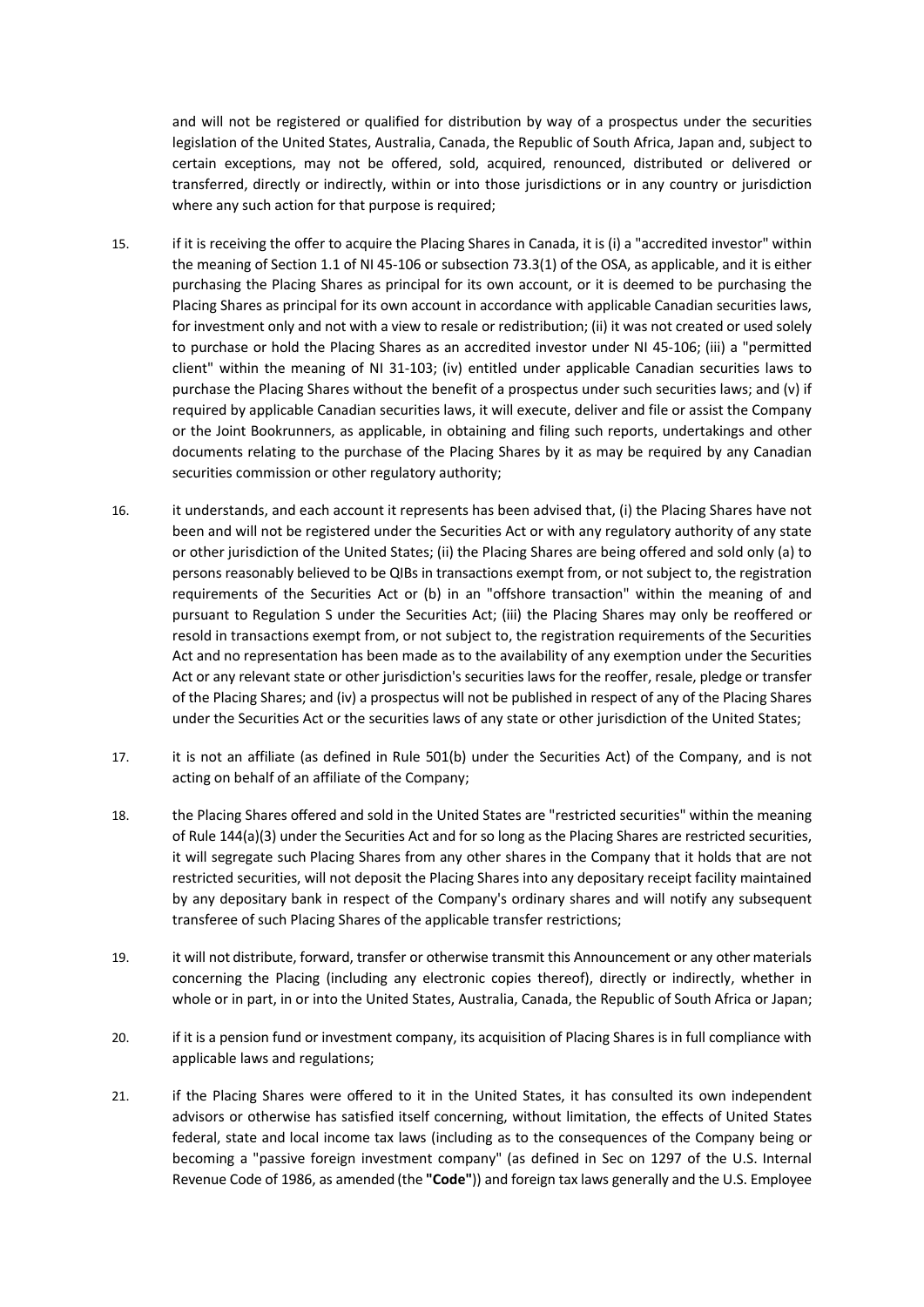Retirement Income Security Act of 1974, as amended ("**ERISA**"), the U.S. Investment Company Act of 1940, as amended, and the Securities Act;

- 22. either: (a) it is not and for so long as it holds the Placing Shares (or any interests therein) will not be a "benefit plan investor" as defined in Sec on 3(42) of ERISA, or a governmental, church or non-U.S. plan which is subject to any federal, state, local or non-U.S. law that is substantially similar to Sec on 406 of ERISA or Sec on 4975 of the Code (**"Similar Law"**); or (b) its acquisition, holding and disposition of the Placing Shares will not result in a non-exempt prohibited transaction under Sec on 406 of ERISA or Sec on 4975 of the Code, or, in the case of such a governmental, church or non-U.S. plan, a violation of any Similar Law;
- 23. neither it, nor the person specified by it for registration as holder of Placing Shares is, or is acting as nominee or agent for, and the Placing Shares will not be allotted to, a person who is or may be liable to stamp duty or stamp duty reserve tax under any of sections 67, 70, 93 and 96 of the Finance Act 1986 (depositary receipts and clearance services), it is not participating in the Placing as nominee or agent for any person to whom the allocation, allotment, issue or delivery of the Placing Shares would give rise to such a liability and the Placing Shares are not being acquired in connection with arrangements to issue depositary receipts or to issue or transfer Placing Shares into a clearance service;
- 24. it has complied and will continue to comply with its obligations under the Criminal Justice Act 1993, MAR and any delegating acts, implementing acts, technical standards and guidelines thereunder, and in connection with money laundering and terrorist financing, under the Proceeds of Crime Act 2002 (as amended), the Terrorism Act 2000 (as amended), the Terrorism Act 2006 and the Money Laundering, Terrorist Financing and Transfer of Funds (Information on the Payer) Regulations 2017 (as amended) and any related or similar rules, regulations or guidelines issued, administered or enforced by any government agency having jurisdiction in respect thereof (the **"Regulations"**) and the Money Laundering Sourcebook of the FCA and, if making payment on behalf of a third party, satisfactory evidence has been obtained and recorded by it to verify the identity of the third party as required by the Regulations. If within a reasonable time after a request for verification of identity, the Joint Bookrunners have not received such satisfactory evidence, the Joint Bookrunners may, in their absolute discretion, terminate the Placee's Placing participation in which event all funds delivered by the Placee to the Joint Bookrunners will be returned without interest to the account of the drawee bank or CREST account from which they were originally debited;
- 25. if it is a financial intermediary, as that term is used in Article 5(1) of the Prospectus Regulation: (a) any Placing Shares acquired by it in the Placing will not be acquired on a non-discretionary basis on behalf of, nor will they be acquired with a view to their offer or resale to, persons in any member state of the EEA other than Qualified Investors or persons in the United Kingdom other than Relevant Persons, or in circumstances in which the prior consent of the Joint Bookrunners has been given to each such proposed offer or resale; or (b) where Placing Shares will be acquired by it on behalf of persons in any member state of the EEA other than Qualified Investors or persons in the United Kingdom other than Relevant Persons, the offer of those Placing Shares will not be treated under the Prospectus Regulation as having been made to such persons;
- 26. it has not offered or sold and, prior to the expiry of a period of six months from Admission, will not offer or sell any Placing Shares to persons in the United Kingdom, except to persons whose ordinary activities involve them in acquiring, holding, managing or disposing of investments (as principal or agent) for the purposes of their business or otherwise in circumstances which have not resulted and which will not result in an offer to the public in the United Kingdom within the meaning of section 85(1) of the FSMA;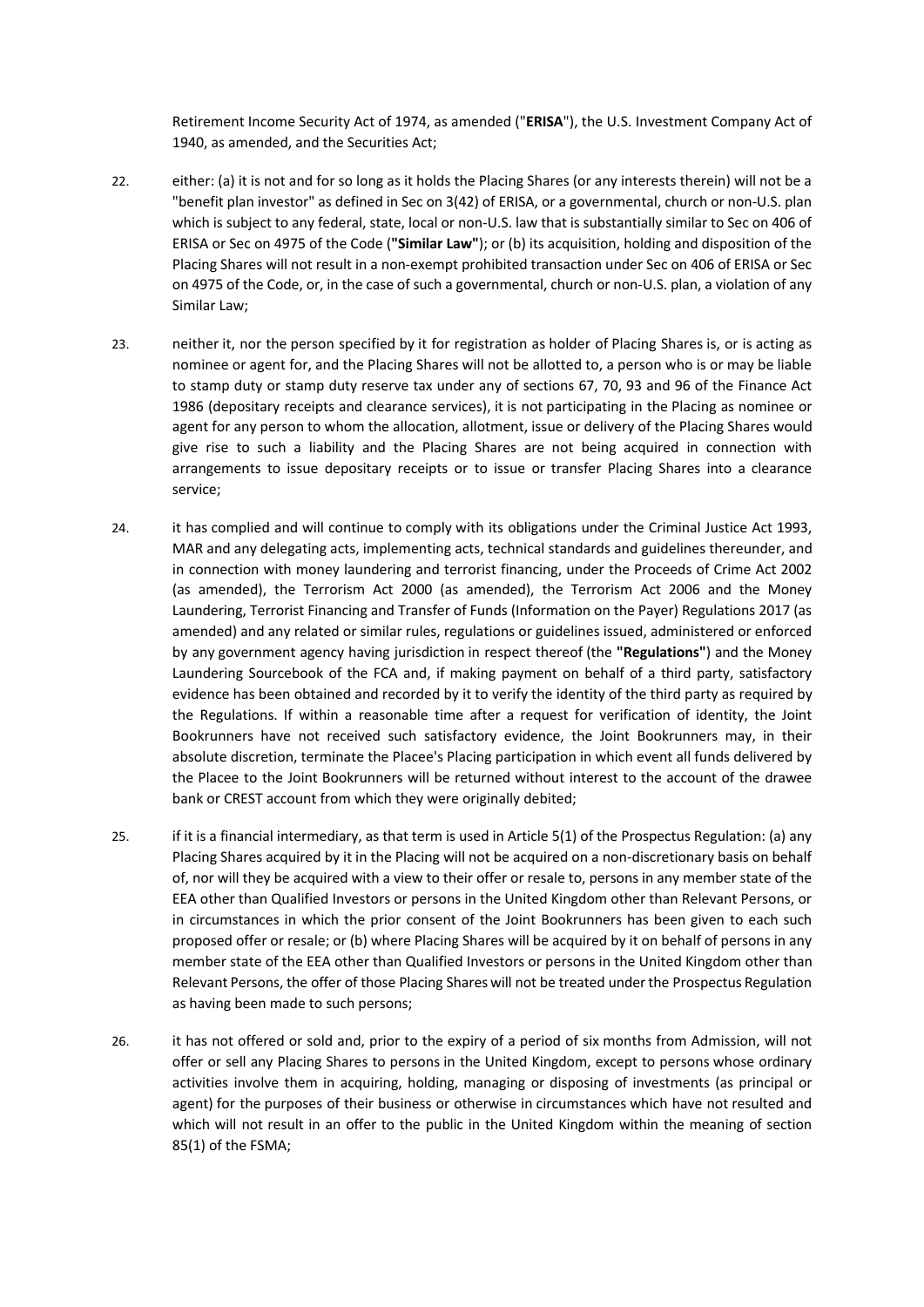- 27. it understands that any investment or investment activity to which this Announcement relates is available only to Relevant Persons and will be engaged in only with Relevant Persons, and further understands that this Announcement must not be acted on or relied on by persons who are not Relevant Persons;
- 28. if it is in a member state of the EEA, it is a Qualified Investor and, to the extent applicable, any funds on behalf of which it is acquiring the Placing Shares that are located in a member state of the EEA are each themselves such a Qualified Investor;
- 29. if it is in the United Kingdom, it and any person acting on its behalf is (a) a Qualified Investor and (b) falls within Article 19(5) and/or Article 49(2)(a) to (d) of the Order and undertakes that it will acquire, hold, manage and (if applicable) dispose of any Placing Shares that are allocated to it for the purposes of its business only;
- 30. it has not offered or sold and will not offer or sell any Placing Shares to the public in any member state of the EEA or the United Kingdom except in circumstances falling within Article 1(4) of the Prospectus Regulation which do not result in any requirement for the publication of a prospectus pursuant to Article 3 of the Prospectus Regulation;
- 31. it has only communicated or caused to be communicated and will only communicate or cause to be communicated any invitation or inducement to engage in investment activity (within the meaning of section 21 of the Financial Services and Markets Act 2000, as amended (**"FSMA"**)) relating to the Placing Shares in circumstances in which section 21(1) of FSMA does not require the approval of the communication by an authorised person and it acknowledges and agrees that this Announcement has not been approved by the Joint Bookrunners in their capacity as an authorised person under section 21 of FSMA and it may not therefore be subject to the controls which would apply if it was made or approved as a financial promotion by an authorised person;
- 32. it has complied and will comply with all applicable laws (including all relevant provisions of FSMA in the United Kingdom) with respect to anything done by it in relation to the Placing Shares;
- 33. no action has been or will be taken by either the Company or the Joint Bookrunners or any person acting on behalf of the Company or the Joint Bookrunners that would, or is intended to, permit a public offer of the Placing Shares in any country or jurisdiction where any such action for that purpose is required;
- 34. it is acting as principal only in respect of the Placing or, if it is acting for any other person: (i) it is duly authorised to do so and has full power to make the acknowledgments, undertakings, representations and agreements and give the indemnities herein on behalf of each such person; and (ii) it is and will remain liable to the Company and/or the Joint Bookrunners for the performance of all its obligations as a Placee in respect of the Placing (regardless of the fact that it is acting for another person). Each Placee agrees that the provisions of this paragraph shall survive the resale of the Placing Shares by or on behalf of any person for whom it is acting;
- 35. (i) it and any person acting on its behalf is entitled to acquire the Placing Shares under the laws of all relevant jurisdictions which apply to it; (ii) it has paid any issue, transfer or other taxes due in connection with its participation in any territory; (iii) it has fully observed such laws and obtained all such governmental and other guarantees, permits, authorisations, approvals and consents which may be required thereunder and complied with all necessary formalities and that it has not taken any action or omitted to take any action which will or may result in the Joint Bookrunners, the Company or any of their respective affiliates or any of their respective Representatives acting in breach of the legal or regulatory requirements of any jurisdiction in connection with the Placing; and (iv) the acquisition of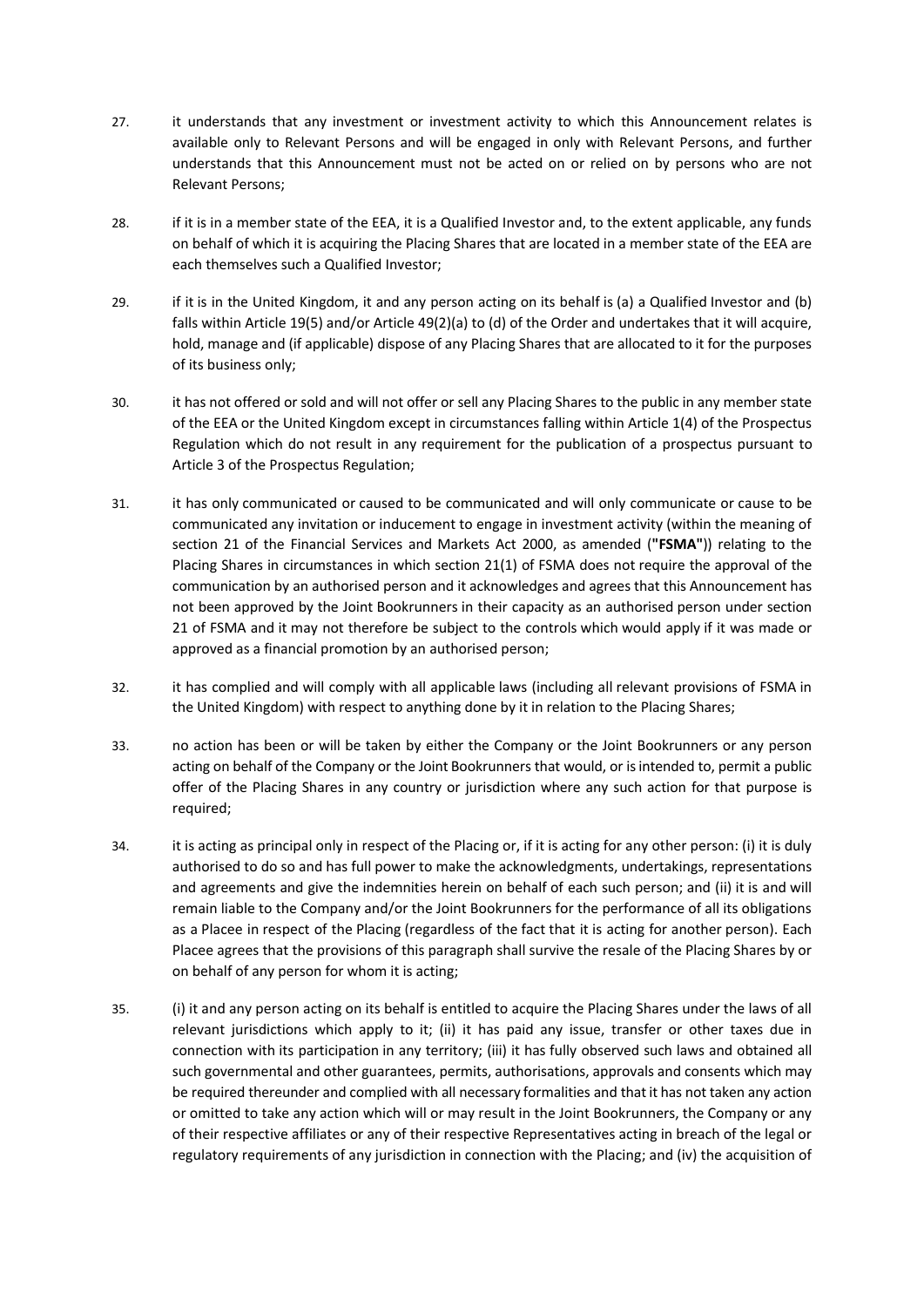the Placing Shares by it or any person acting on its behalf will be in compliance with applicable laws and regulations in the jurisdiction of its residence, the residence of the Company, or otherwise;

- 36. it has all necessary capacity and has obtained all necessary consents and authorities to enable it to commit to its participation in the Placing and to perform its obligations in relation thereto (including, without limitation, in the case of any person on whose behalf it is acting, all necessary consents and authorities to agree to the terms set out or referred to in this Announcement) and will honour such obligations;
- 37. it (and any person acting on its behalf) has the funds available to pay for the Placing Shares it has agreed to acquire and acknowledges, agrees and undertakes that it (and any person acting on its behalf) will make payment for the Placing Shares allocated to it in accordance with the terms and conditions of this Announcement (including this Appendix) on the due time and date set out herein, failing which the relevant Placing Shares may be placed with other persons or sold as the Joint Bookrunners may in their absolute discretion determine and without liability to such Placee, and it will remain liable for any amount by which the net proceeds of such sale falls short of the product of the Placing Price and the number of Placing Shares allocated to it and may be required to bear any stamp duty or stamp duty reserve tax or other similar taxes (together with any interest or penalties due pursuant to the terms set out or referred to in this Announcement) which may arise upon the sale of such Placee's Placing Shares on its behalf;
- 38. its allocation (if any) of Placing Shares will represent a maximum number of Placing Shares which it will be entitled, and required, to acquire, and that the Joint Bookrunners or the Company may call upon it to acquire a lower number of Placing Shares (if any), but in no event in aggregate more than the aforementioned maximum;
- 39. neither the Joint Bookrunners nor any of their respective affiliates nor any of their respective Representatives nor any person acting on behalf of any of them, are making any recommendations to it or advising it regarding the suitability or merits of any transactions it may enter into in connection with the Placing and participation in the Placing is on the basis that it is not and will not be a client of either of the Joint Bookrunners and the Joint Bookrunners have no duties or responsibilities to it for providing the protections afforded to their respective clients or customers or for giving advice in relation to the Placing nor in respect of any representations, warranties, undertakings or indemnities contained in the Placing Agreement nor for the exercise or performance of any of their rights and obligations thereunder including any rights to waive or vary any conditions or exercise any termination right;
- 40. the person whom it specifies for registration as holder of the Placing Shares will be (i) itself; or (ii) its nominee, as the case may be. Neither the Joint Bookrunners nor the Company will be responsible for any liability to stamp duty or stamp duty reserve tax or other similar taxes resulting from a failure to observe this requirement. Each Placee and any person acting on behalf of such Placee agrees to indemnify on an after-tax basis and hold harmless the Company, each of the Joint Bookrunners and their respective affiliates and each of their respective Representatives in respect of the same on an after-tax basis on the basis that the Placing Shares will be allotted to the CREST stock account of the Joint Bookrunners (or either one of them) who will hold them as nominee on behalf of such Placee until settlement in accordance with its standing settlement instructions;
- 41. it will indemnify, on an after-tax basis, and hold harmless the Company, each of the Joint Bookrunners and their respective affiliates and their respective Representatives from any and all costs, claims, liabilities and expenses (including legal fees and expenses) arising, directly or indirectly, out of or in connection with any breach by it of the representations, warranties, acknowledgements, agreements and undertakings in this Appendix and further agrees that the provisions of this Appendix shall survive after completion of the Placing;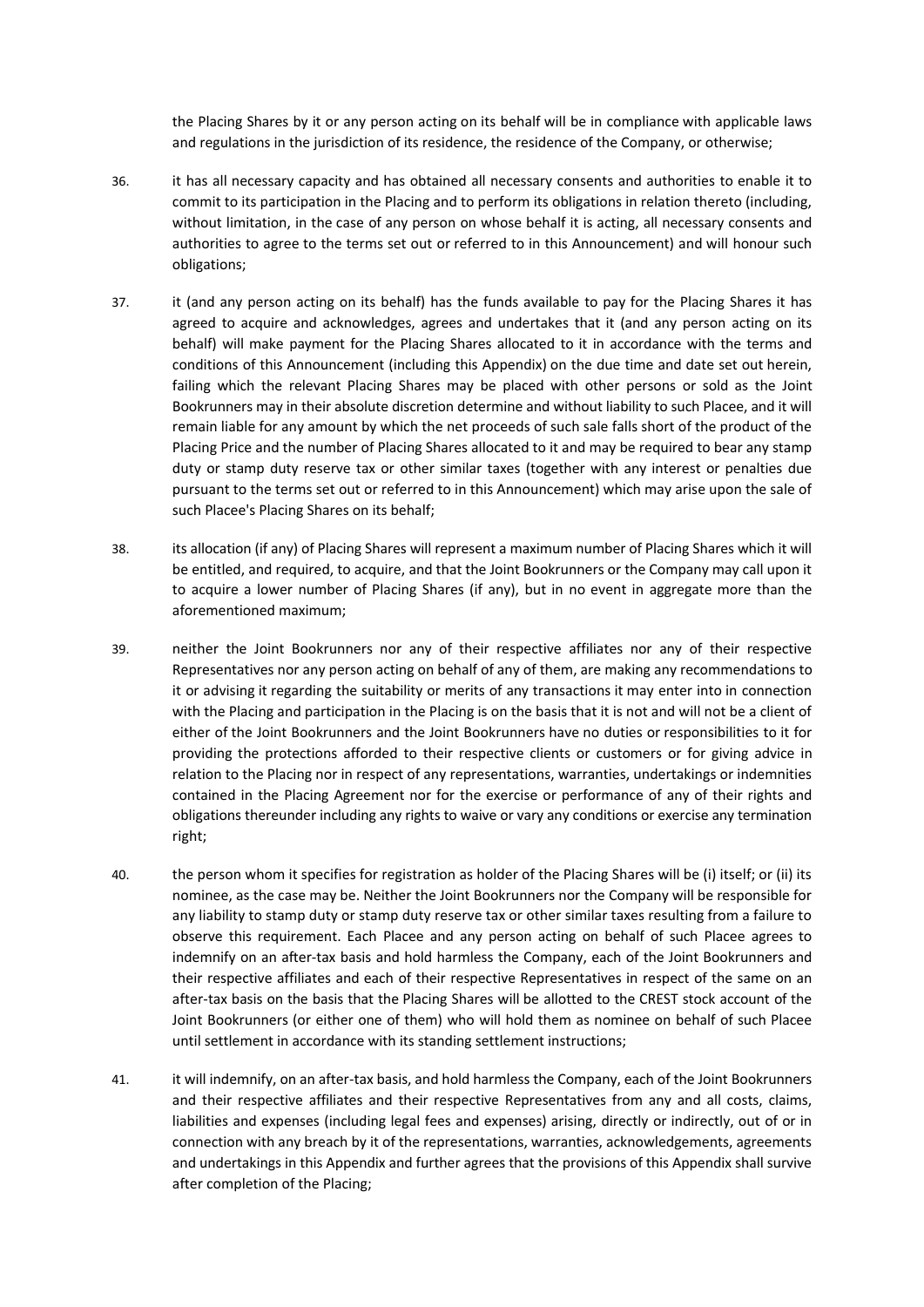- 42. it acknowledges that it irrevocably appoints any director or authorised signatories of the Joint Bookrunners as its agent for the purposes of executing and delivering to the Company and/or its registrars any documents on its behalf necessary to enable it to be registered as the holder of any of the Placing Shares agreed to be taken up by it under the Placing;
- 43. in connection with the Placing, either of the Joint Bookrunners and any of their respective affiliates acting as an investor for their own account may acquire Placing Shares and in that capacity may acquire, retain, purchase or sell for their own account such Ordinary Shares in the Company and any other securities of the Company or related investments and may offer or sell such securities or other investments otherwise than in connection with the Placing. Accordingly, references in this Announcement to shares being issued, offered or placed should be read as including any issue, offering or placement of such shares in the Company to the Joint Bookrunners or their respective affiliates in such capacity. In addition, the Joint Bookrunners may enter into financing arrangements and swaps with investors in connection with which the Joint Bookrunners may from time to time acquire, hold or dispose of such securities of the Company, including the Placing Shares. Neither the Joint Bookrunners nor their respective affiliates intend to disclose the extent of any such investment or transactions otherwise than in accordance with any legal or regulatory obligation to do so;
- 44. that each of the Joint Bookrunners and their respective affiliates may have engaged in transactions with, and provided various commercial banking, investment banking, financial advisory transactions and services in the ordinary course of their business with the Company and/or its affiliates for which they would have received customary fees and commissions. Each of the Joint Bookrunners and their respective affiliates may provide such services to the Company and/or its affiliates in the future;
- 45. a communication that the transaction or the book is "covered" (i.e. indicated demand from investors in the book equals or exceeds the amount of the securities being offered) is not any indication or assurance that the book will remain covered or that the transaction and securities will be fully distributed by the Joint Bookrunners. The Joint Bookrunners reserve the right to take up a portion of the securities in the Placing as a principal position at any stage at their sole discretion, inter alia, to take account of the Company's objectives, MiFID II requirements and/or their allocation policies;
- 46. its commitment to acquire Placing Shares on the terms set out in this Announcement (including this Appendix) and in the contract note or trade confirmation will continue notwithstanding any amendment that may in the future be made to the terms and conditions of the Placing and that Placees will have no right to be consulted or require that their consent be obtained with respect to the Company's or the Joint Bookrunners' conduct of the Placing;
- 47. neither the Company nor the Joint Bookrunners owes any fiduciary or other duties to any Placee in respect of any acknowledgements, confirmations, representations, warranties, undertakings or indemnities in the Placing Agreement;
- 48. it may not rely on any investigation that any of the Joint Bookrunners or any person acting on its behalf may or may not have conducted with respect to the Company and its affiliates, the Placing Shares or the Placing and the Joint Bookrunners have not made any representation or warranty to it, express or implied, with respect to the suitability or merits of any transactions it may enter into in connection with the Placing, or as to the condition, financial or otherwise, of the Company and its affiliates, or as to any other matter relating thereto, and no information has been prepared by, or is the responsibility of, the Joint Bookrunners for the purposes of the Placing;
- 49. where it is acquiring the Placing Shares for one or more managed accounts, it is authorised in writing by each managed account to acquire the Placing Shares for each managed account and it has full power to make the acknowledgements, representations and agreements herein on behalf of each such account;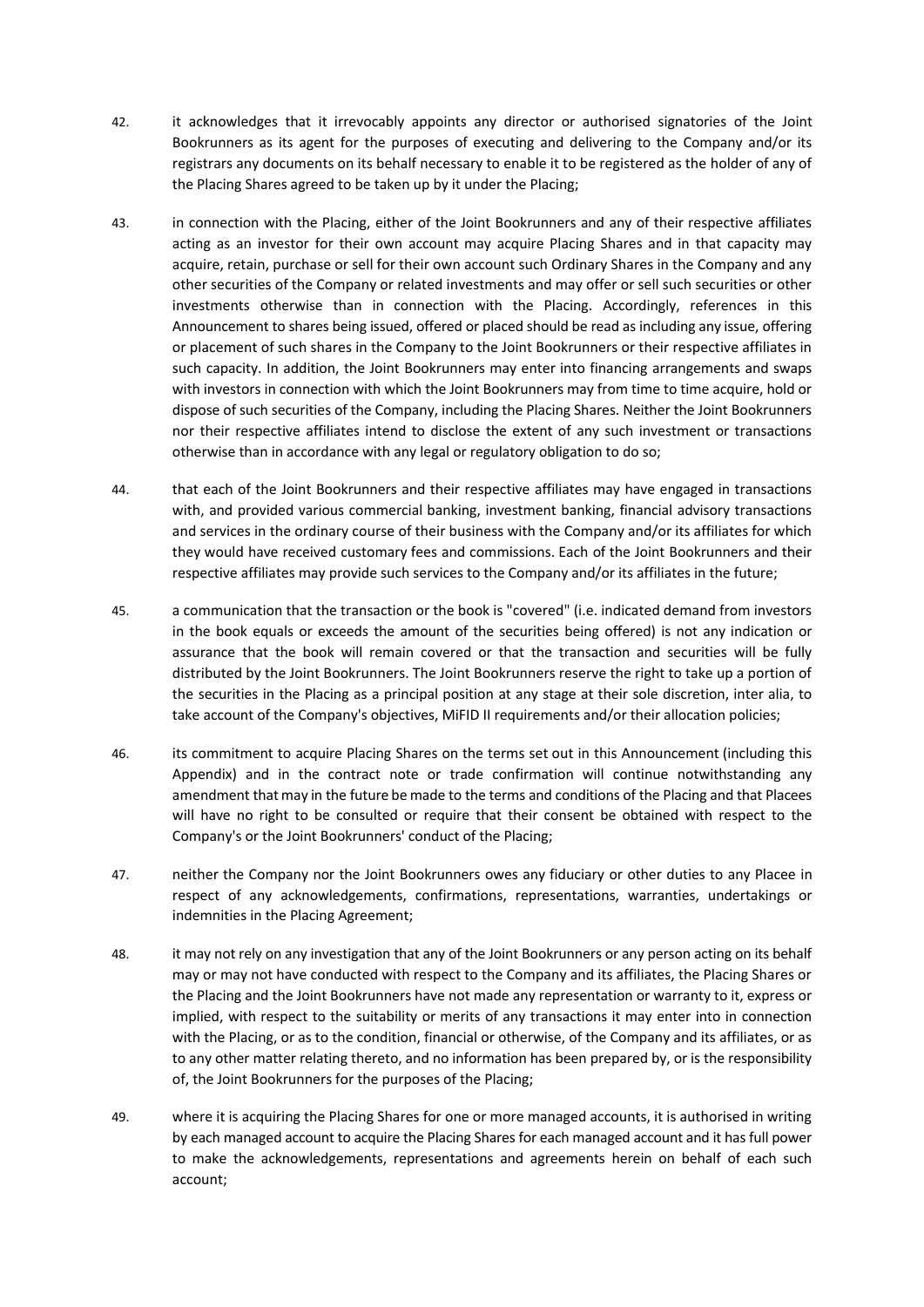- 50. these terms and conditions and any agreements entered into by it pursuant to these terms and conditions (including any non-contractual obligations arising out of or in connection with such agreements) shall be governed by and construed in accordance with the laws of England and it submits (on behalf of itself and on behalf of any person on whose behalf it is acting) to the exclusive jurisdiction of the English courts as regards any claim, dispute or matter arising out of any such agreements and such non-contractual obligations, except that enforcement proceedings in respect of the obligation to make payment for the Placing Shares (together with any interest chargeable thereon) may be taken by either the Company or the Joint Bookrunners in any jurisdiction in which the relevant Placee is incorporated or in which any of its securities have a quotation on a recognised stock exchange; and
- 51. the Company, the Joint Bookrunners and their respective affiliates and their respective Representatives and others will rely upon the truth and accuracy of the acknowledgements, representations, warranties, indemnities, undertakings and agreements set forth herein and which are given to each of the Joint Bookrunners on its own behalf and on behalf of the Company and are irrevocable and it irrevocably authorises the Company and the Joint Bookrunners to produce this Announcement, pursuant to, in connection with, or as may be required by any applicable law or regulation, administrative or legal proceeding or official inquiry with respect to the matters set forth herein. It agrees that if any of the acknowledgements, representations, warranties, undertakings and agreements made in connection with its subscribing and/or acquiring of Placing Shares is no longer true or accurate, it shall promptly notify the Company and the Joint Bookrunners.

The foregoing representations, warranties, confirmations, acknowledgements, agreements and undertakings are given for the benefit of the Company and the Joint Bookrunners and are irrevocable.

Each Placee not acquiring the Placing Shares in an "offshore transaction" pursuant to Regulation S (each a **"U.S. Placee"**) shall make specific representations, warranties, agreements and acknowledgements pursuant to a U.S. investor representation letter. Each U.S. Placee acknowledges that it will not be permitted to purchase, subscribe for or otherwise take up Placing Shares unless it has signed and returned such representation letter in accordance with the terms thereof.

Securities legislation in certain provinces or territories of Canada may provide Canadian investors with remedies for rescission or damages if an "offering memorandum" such as this Announcement (including any amendment thereto) contains a misrepresentation, provided that the remedies for rescission or damages are exercised by the purchaser within the time limit prescribed by the securities legislation of the purchaser's province or territory. The purchaser should refer to any applicable provisions of the securities legislation of the purchaser's province or territory for the particulars of these rights or consult with a legal advisor.

Pursuant to section 3A.3 of National Instrument 33-105 - *Underwriting Conflicts* ("**NI 33-105**") of the Canadian Securities Administrators, the Joint Bookrunners (and any other dealers) are not required to comply with the disclosure requirements of NI 33-105 regarding underwriter conflicts of interest in connection with the Placing.

Upon receipt of this Announcement, each Canadian person hereby confirms that it has expressly requested that all documents evidencing or relating in any way to the sale of the Shares described herein (including for greater certainty any purchase confirmation or any notice) be drawn up in the English language only. Par la réception de ce document, chaque investisseur canadien confirme parles présentes qu'il a expressément exigé que tous les documents faisant foi ou se rapportant de quelque manière que ce soit à la vente des valeurs mobilières décrites aux présentes (incluant, pour plus de certitude, toute confirmation d'achat ou tout avis) soient rédigés en anglais seulement.

The agreement to allot and issue Placing Shares to Placees (or the persons for whom Placees are contracting as nominee or agent) free of stamp duty and stamp duty reserve tax relates only to their allotment and issue to Placees, or such persons as they nominate as their agents, direct from the Company for the Placing Shares in question. Such agreement is subject to the representations, warranties and further terms above and assumes,